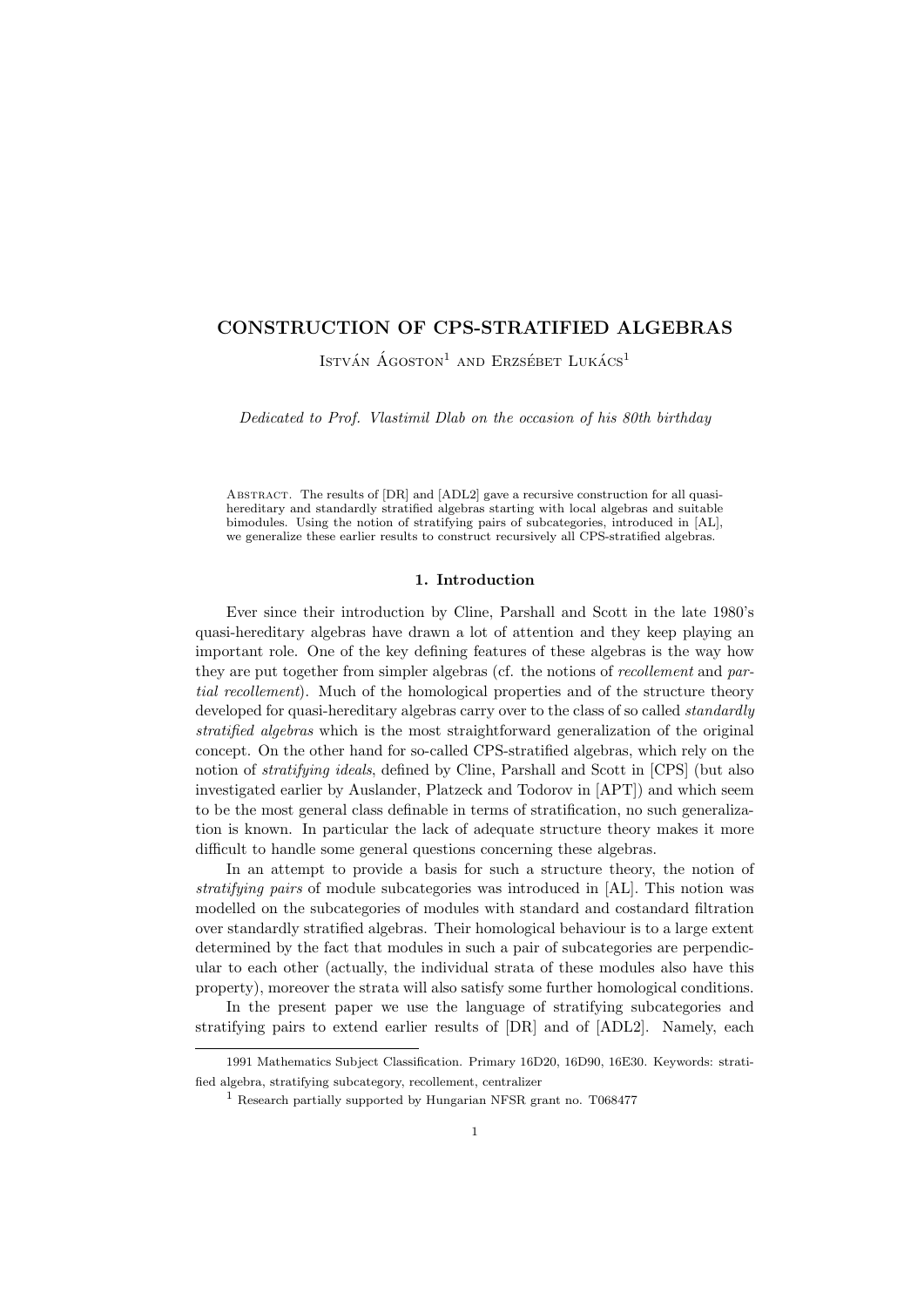## $\Lambda$ GOSTON AND LUKÁCS

of these classes, i. e. quasi-hereditary algebras, standardly stratified algebras and CPS-stratified algebras – when defined for an algebra together with a complete ordering on a complete set of orthogonal idempotents – come with two sequences of algebras: one is a sequence of quotient algebras and the second a sequence of centralizers (i. e. endomorphism algebras of projective modules). While it is more common to deal with these classes via the recursive approach which uses the sequence of consecutive factors, the papers mentioned earlier ([DR] and [ADL2]) deal with the sequence of centralizers and bimodules with appropriate filtration, and give an explicit construction for quasi-hereditary and standardly stratified algebras. In this way one can obtain each quasi-hereditary and standardly stratified algebra, starting with local algebras. We extend this result to the class of CPS-stratified algebras.

In Section 2 of the paper we establish a few results about the functorial connection between stratifying subcategories for the original algebra and stratifying subcategories for the centralizer algebras. Then in Section 3 first we give precise conditions in terms of the Peirce decompositions of the algebra to be CPS-stratified. Finally we show how these conditions can be applied to construct from suitable algebras and bimodules a CPS-stratified algebra. We also show that this construction is universal in the sense that every CPS-stratified algebra can be obtained this way, starting with local algebras. We conclude with examples.

For background and unexplained notions concerning quasi-hereditary and standardly stratified algebras we refer for example to [DR], [ADL2] and the literature quoted there, however we shall not need them in this paper.

## 2. Stratifying subcategories and centralizers

A will always denote a basic finite dimensional algebra over a field K. Modules – unless otherwise stated – will be right modules and mod- $A$  (or  $A$ -mod) will stand for the category of finitely generated right A-modules (left A-modules, respectively).

Let us recall some of the basic characterizations of so-called stratifying ideals.

DEFINITION. (Cf.  $[CPS]$ ,  $[APT]$ ,  $[ADL2]$ ) An idempotent ideal AeA of the algebra A (with  $e^2 = e \in A$ ) is called *stratifying* if it satisfies any of the following equivalent conditions  $(S1)$ ,  $(S1')$ ,  $(S2)$ ,  $(S3)$ :

- (S1) (*i*) the multiplication map induces a bijection  $Ae \underset{eAe}{\otimes} eA \rightarrow AeA$ , and (*ii*)  $\text{Tor}_t^{eAe}(Ae, eA) = 0$  for all  $t > 0$ ;
- (S1') (i) the multiplication map induces a bijection  $Ae \underset{eAe}{\otimes} eA \rightarrow AeA$ , and (*ii*)  $\text{Ext}_{eAe}^{t}(Ae, D(eA)) = 0$  for all  $t > 0$ , where D denotes K-duality;
- (S2)  $\text{Ext}^t_{A/AeA}(X,Y) = \text{Ext}^t_A(X,Y)$  for all  $t \geq 0$  and  $X, Y \in \text{mod-}A/AeA;$
- (S3) each term in the minimal projective resolution of  $AeA_A$  is in  $add(eA)$ .

The last condition is of particular interest to us.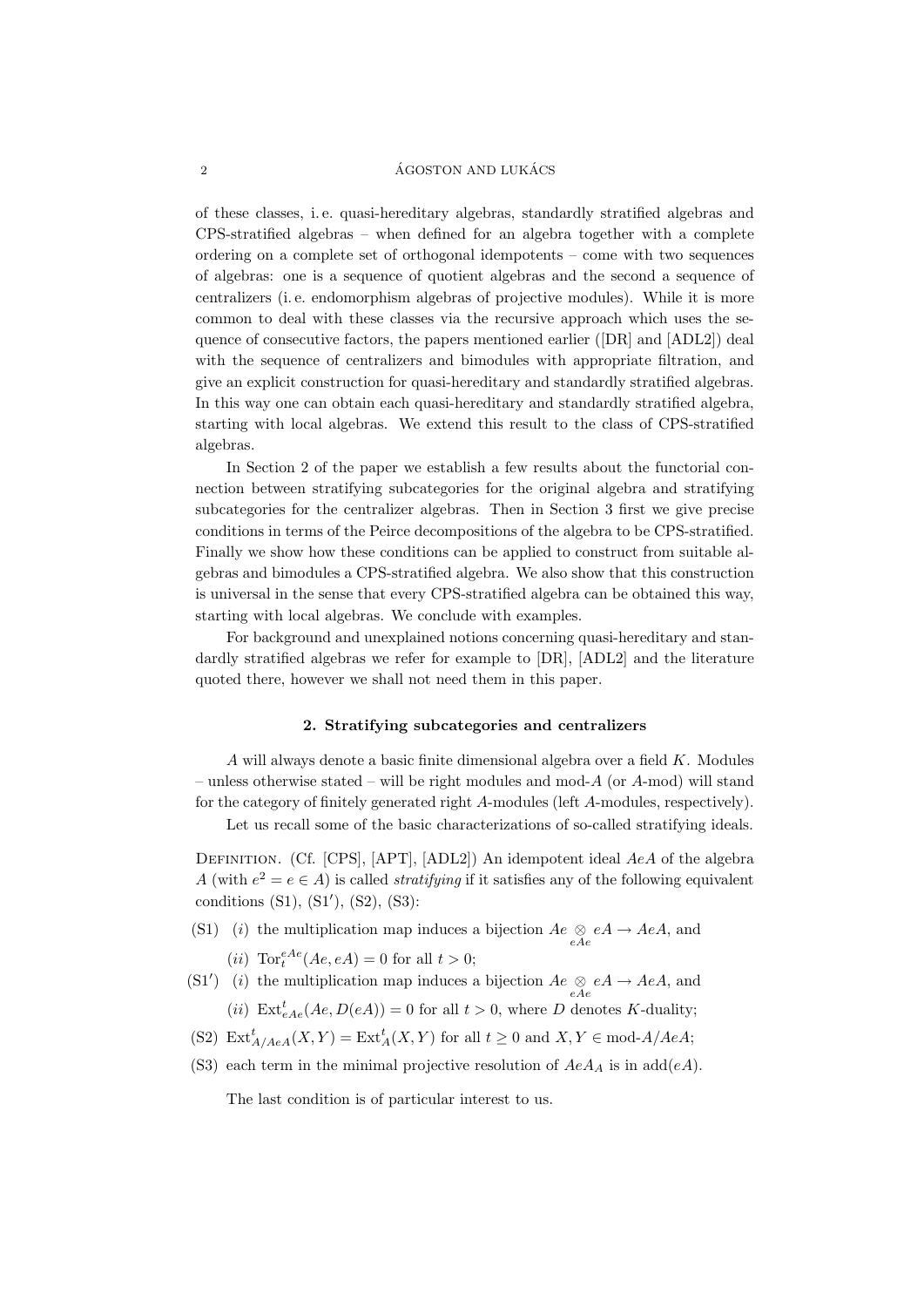DEFINITION. Let  $e \in A$  be an idempotent element. The subcategory  $\mathcal{P}(e)$  consists of all those A-modules for which there is a projective resolution with all projective terms in add(eA). In particular, AeA is a stratifying ideal if and only if  $AeA \in \mathcal{P}(e)$ . Dually,  $Q(e)$  consists of all those A modules for wich there is an injective resolution with all injective terms in  $add(D(Ae)).$ 

It is easy to see that  $M \in \mathcal{P}(e)$  if and only if  $\text{Ext}_{A}^{t}(M, N) = 0$  for  $t \geq 0$  and all modules N with  $Ne = 0$ . This implies that  $P(e)$  is closed under extensions, direct summands and kernels of epimorphisms.

For  $\mathcal{C} \subseteq \text{mod-}A$  we use the notation  $\mathcal{F}(\mathcal{C})$  for the class of modules filtered by elements of  $C$ . Furthermore, take

$$
\mathcal{C}^{\perp} = \mathcal{C}^{\perp}_A = \left\{ \left. N \in \text{mod-}A \, | \, \mathrm{Ext}^t_A(M,N) = 0 \; \forall \; t > 0 \text{ and } M \in \mathcal{C} \right. \right\},
$$
  

$$
{}^{\perp}\mathcal{C} = {}^{\perp}\mathcal{C}_A = \left\{ \left. M \in \text{mod-}A \, | \, \mathrm{Ext}^t_A(M,N) = 0 \; \forall \; t > 0 \text{ and } N \in \mathcal{C} \right. \right\}.
$$

It is obvious that  $\pm \mathcal{C}$  is always a resolving subcategory in mod-A, i.e. it is closed under extensions, direct summands and kernels of epimorphisms, and it contains the projective modules, and similarly,  $\mathcal{C}^{\perp}$  is necessarily a *coresolving* subcategory in mod-A, i. e. it is closed under extensions, direct summands and cokernels of monomorphisms, and it contains the injective modules.

Note that if  $C$  is resolving (coresolving, respectively) then in the above definitions it is enough to require that  $Ext<sup>1</sup>(M, N) = 0$ .

We list here some further homological properties of modules in  $\mathcal{P}(e)$ . (A version of) the next statement can be found in [APT]. For the convenience of the readers we include a proof.

LEMMA 2.1. Let AeA be a stratifying ideal and  $X \in \mathcal{P}(e)$ . Then: (a)  $\text{Tor}_t^{eAe}(Xe, eA) = 0$  for all  $t > 0$ ; (b)  $X \simeq Xe \underset{eAe}{\otimes} eA.$ 

*Proof.* Let us take the projective cover of  $X$ :

$$
0 \to \Omega \to P \to X \to 0.
$$

We can apply to this sequence the exact functor  $\text{Hom}_A(eA, -)$  to obtain

(1) 
$$
0 \longrightarrow \Omega e \stackrel{\kappa}{\longrightarrow} Pe \longrightarrow Xe \longrightarrow 0
$$

and then the functor  $-\underset{eAe}{\otimes}eA$  to get the exact sequence:

(2) 
$$
0 \to K \to \Omega e \underset{eAe}{\otimes} eA \to Pe \underset{eAe}{\otimes} eA \to Xe \underset{eAe}{\otimes} eA \to 0
$$

where  $K = \text{Tor}_1^{eAe}(Xe, eA)$ . Note that the exactness follows from the fact that To  $f_1^{eAe}(Pe, eA) = 0$  by  $(S1)(ii)$ . We can also observe that  $Ke = 0$  since by applying  $\text{Hom}_{A}(eA, -)$  to (2) we get the following commutative diagram:

$$
\begin{array}{ccccccc}\n0 & \longrightarrow & Ke & \longrightarrow & \Omega e \underset{eAe}{\otimes} eAe & \stackrel{\kappa \otimes id}{\longrightarrow} & Pe \underset{eAe}{\otimes} eAe & \longrightarrow & Xe \underset{eAe}{\otimes} eAe & \longrightarrow & 0 \\
& & \downarrow \simeq & & \downarrow \simeq & & \downarrow \simeq & & \downarrow \simeq & & \\
& & \Omega e & \stackrel{\kappa}{\longrightarrow} & Pe & \longrightarrow & Xe & \longrightarrow & 0\n\end{array}
$$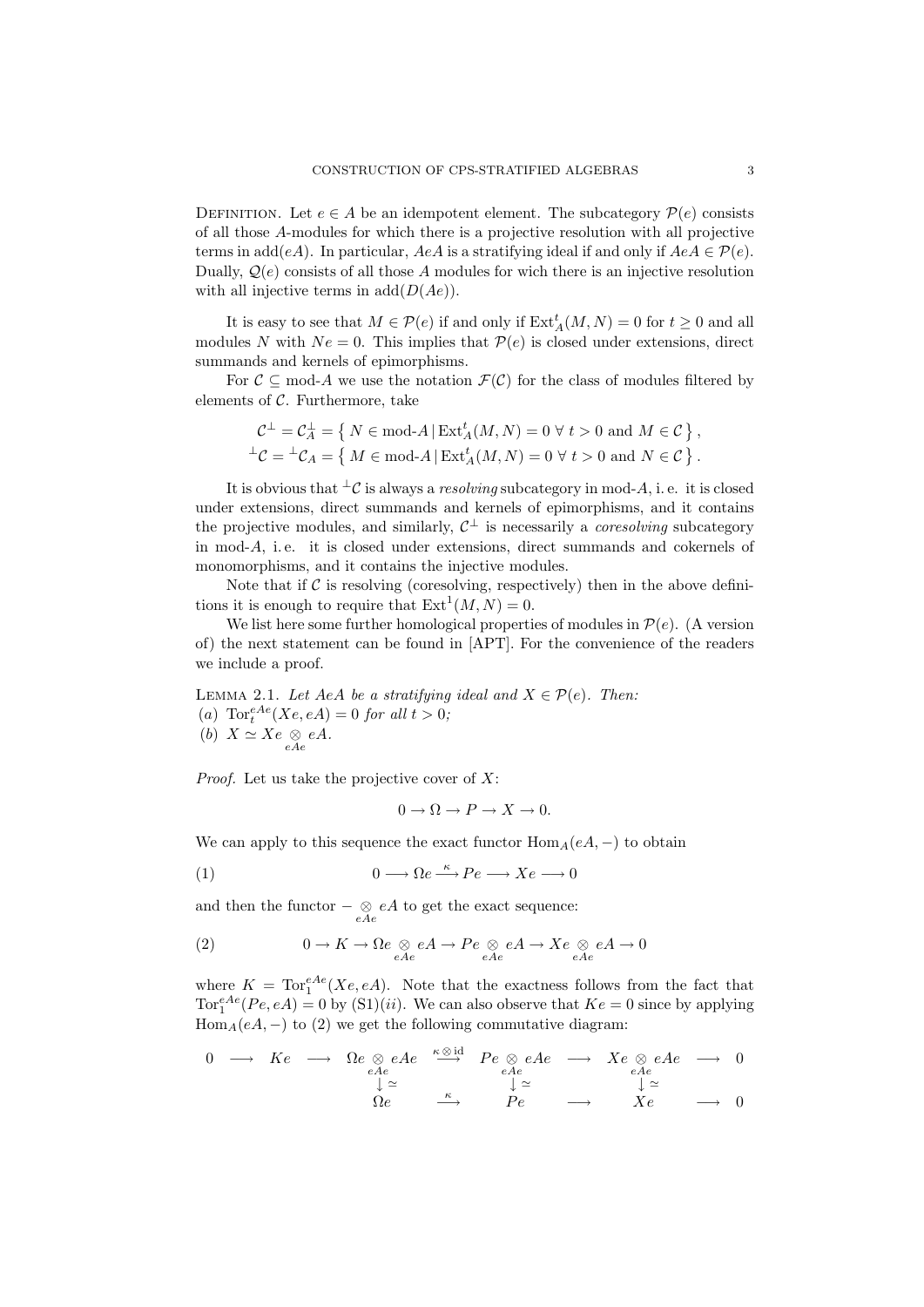Here  $\kappa$  is a monomorphism by (1) hence so is  $\kappa \otimes id$ .

Let us factor out K from the first two non-zero terms of  $(2)$  and apply the natural multiplication maps  $\beta$  and  $\gamma$  to the last two terms to get the following diagram:

$$
\begin{array}{ccccccc}\n0 & \rightarrow & (\Omega e \underset{eAe}{\otimes} eA)/K & \rightarrow & Pe \underset{eAe}{\otimes} eA & \rightarrow & Xe \underset{eAe}{\otimes} eA & \rightarrow & 0 \\
& & \downarrow \alpha & & \downarrow \beta & & \downarrow \gamma \\
0 & \rightarrow & & \Omega & & \rightarrow & P & \rightarrow & X & \rightarrow & 0\n\end{array}
$$

 $X \in \mathcal{P}(e)$  implies that  $PeA = P$  and  $XeA = X$ , hence  $\gamma$  is surjective and by  $(S1)(i)$  the map  $\beta$  is an isomorphism. Thus, by the Snake lemma Ker  $\gamma \simeq \text{Coker }\alpha$ and Ker  $\alpha = 0$ . Since  $(Xe \underset{eAe}{\otimes} eA)e \simeq Xe$ , we get that  $(\text{Ker }\gamma)e = 0$ . On the other hand,  $X \in \mathcal{P}(e)$  clearly implies  $\Omega \in \mathcal{P}(e)$  and this gives  $\Omega = \Omega eA$ . So Coker  $\alpha = (\text{Coker }\alpha)eA \simeq (\text{Ker }\gamma)eA = 0$ . Thus  $\gamma$  and  $\alpha$  are also isomorphisms. This proves (b).

 $\Omega \in \mathcal{P}(e)$  and  $Ke = 0$  gives that  $\text{Ext}^1(\Omega, K) = 0$ . Thus the sequence  $0 \to K \to$  $\Omega e \otimes eA \to \Omega \to 0$  splits, giving that K is a direct summand of  $\Omega e \otimes eA$ . This  $eAe$ implies that  $K = KeA = 0$ , i.e.  $Tor_1(Xe, eA) = 0$ . Applying the result for the syzygies of X, we get the same statement for higher Tor's, hence we proved  $(a)$ .  $\Box$ 

For an arbitrary idempotent element  $e \in A$  we denote by  $C = eAe$  the corresponding centralizer algebra in A. Throughout the paper we shall also make use of the following functors:

$$
\begin{array}{lclcl} \Phi & = & \operatorname{Hom}_{A}(eA,-) & : & \operatorname{mod-}A \rightarrow \operatorname{mod-}C \\ \Gamma & = & -\otimes eA & : & \operatorname{mod-}C \rightarrow \operatorname{mod-}A \\ \Theta & = & \operatorname{Hom}_{C}(Ae,-) & : & \operatorname{mod-}C \rightarrow \operatorname{mod-}A \end{array}
$$

Using the well-known natural isomorphism we shall identify  $\Phi(X)$  with Xe. Observe also that the functor  $\Theta$  is naturally equivalent to  $D\Gamma^{\circ}D$ , where  $D = \text{Hom}_K(-, K)$ is the standard K-duality functor, and  $\Gamma^{\circ} = Ae \underset{C}{\otimes} - : C$ -mod  $\rightarrow A$ -mod. Indeed, we have  $\text{Hom}_K(Ae \otimes D(X), K) \simeq \text{Hom}_C(Ae, \text{Hom}_K(D(X), K)) = \Theta(DD(X)) \simeq$ Θ(X). It is also easy to see that both ΦΓ and ΦΘ are naturally equivalent to id<sub>mod-C</sub>, so  $\Phi$  and  $\Gamma$  (or  $\Phi$  and  $\Theta$ ) give an equivalence between mod-C and the image of  $\Gamma$  (or the image of  $\Theta$ , respectively). We shall also use the following adjointness relations between these functors:

 $\text{Hom}_A(\Gamma(X), Y) \simeq \text{Hom}_C(X, \Phi(Y))$  for  $X \in \text{mod-}C$ ,  $Y \in \text{mod-}A$ ;  $\text{Hom}_{C}(\Phi(X), Y) \simeq \text{Hom}_{A}(X, \Theta(Y))$  for  $X \in \text{mod-}A$ ,  $Y \in \text{mod-}C$ .

Note that if  $AeA$  is a stratifying ideal, the functors  $\Phi$ ,  $\Gamma$  and  $\Theta$  are the functors of the so-called recollement on the module category level (cf. [CPS] (1.3.1), (2.1.2.2), and (2.1.2.3)). However we shall only use the properties listed above.

We shall adopt the following convention: when  $\mathcal C$  is an isomorphism-closed subcategory of mod-A or mod-C, respectively, then  $\Phi(\mathcal{C})$ ,  $\Gamma(\mathcal{C})$  and  $\Theta(\mathcal{C})$  will stand for the isomorphism-closed subcategory of mod-C or mod-A, respectively, which is generated by modules of the form  $\Phi(X_A)$ ,  $\Gamma(Y_C)$  or  $\Theta(Z_C)$ .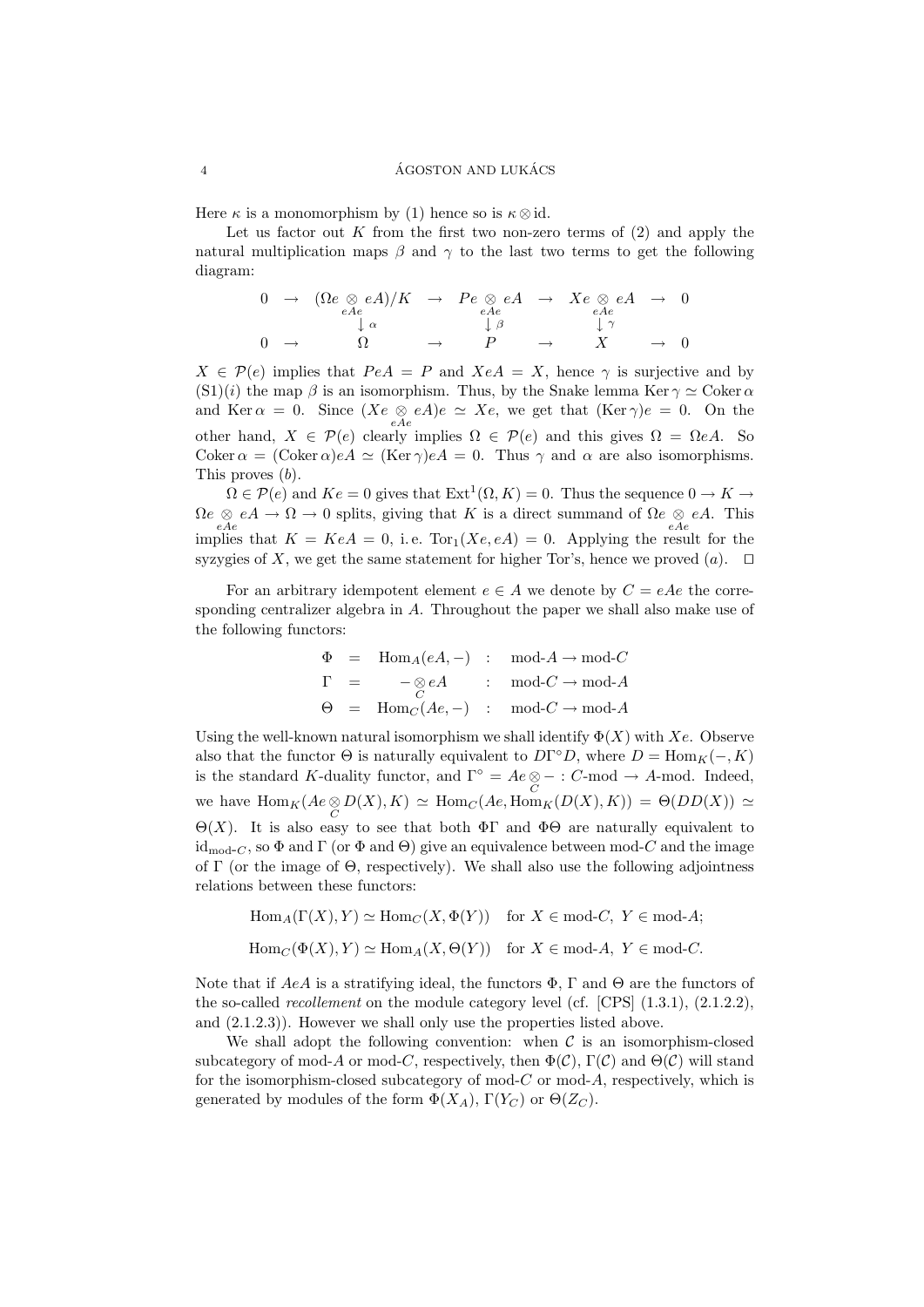LEMMA 2.2. Suppose that for an idempotent element  $e \in A$  the ideal AeA is a stratifying ideal. Then  $\mathcal{P}(e) \stackrel{\Phi}{\rightleftharpoons} \Phi(\mathcal{P}(e))$  and  $\mathcal{Q}(e) \stackrel{\Phi}{\rightleftharpoons} \Phi(\mathcal{Q}(e))$  are equivalences between the given subcategories of mod-A and mod-C, with  $\Phi$ ,  $\Gamma$  and  $\Theta$  being exact.

*Proof.* We have already seen that  $\Phi \Gamma \simeq id_{\text{mod-}C}$ , hence the same natural isomorphism applies to the restriction of  $\Gamma$  to  $\Phi(\mathcal{P}(e))$ . Next, Lemma 2.1(b) implies that  $\Gamma \Phi(X) \simeq X$  for every  $X \in \mathcal{P}(e)$  and it is easy to see that the isomorphism is natural. Thus,  $\Phi$  and  $\Gamma$  are inverse equivalences when restricted to  $\mathcal{P}(e)$  and  $\Phi(\mathcal{P}(e))$ . The exactness of  $\Phi$  is obvious, while the exactness of  $\Gamma$  when restricted to  $\Phi(\mathcal{P}(e))$ follows from Lemma  $2.1(a)$ .

The statement about the equivalence of  $\mathcal{Q}(e)$  and  $\Phi(\mathcal{Q}(e))$  follows by K-duality from the previous part, since  $D(Q(e)) = \mathcal{P}^{\circ}(e)$ , where  $\mathcal{P}^{\circ}(e)$  consists of all left A-modules for which there is a projective resolution with all projective terms in  $add(Ae).$ 

Lemma 2.3. Suppose AeA is a stratifying ideal. Then

- (a)  $\Phi(\mathcal{P}(e))$  is a resolving and  $\Phi(\mathcal{Q}(e))$  is a coresolving subcategory of mod-C;
- (b) If  $\mathcal{P}' \subseteq \text{mod-}C$  is a resolving subcategory, and  $D(eA) \in (\mathcal{P}')^{\perp}$  then  $\Gamma(\mathcal{P}') \subseteq$  $\mathcal{P}(e)$ . Dually, if  $\mathcal{Q}' \subseteq \text{mod-}C$  is a coresolving subcategory, and  $Ae \in {}^{\perp}(\mathcal{Q}')$ then  $\Theta(\mathcal{Q}') \subseteq \mathcal{Q}(e)$ .

*Proof.* To prove (a), we shall use the fact that  $\mathcal{P}(e)$  is closed under extensions, direct summands and kernels of epimorphisms.

Let us take an exact sequence in mod- $C$ :

$$
(3) \t\t 0 \to X \to Y \to Z \to 0.
$$

We can apply the right exact functor  $\Gamma = -\underset{C}{\otimes}eA$  to get the following (not necessarily exact) sequence:

(4) 
$$
0 \to \Gamma(X) \to \Gamma(Y) \to \Gamma(Z) \to 0.
$$

If  $Z \in \Phi(\mathcal{P}(e)),$  i.e.  $Z \simeq Z'e$  for some  $Z' \in \mathcal{P}(e)$  then by Lemma 2.1 (*a*) the sequence (4) is exact. Furthermore, by Lemma 2.1 (b), if  $M_A \in \mathcal{P}(e)$ , then  $\Gamma \Phi(M) \simeq M$ , hence for any  $N \in \Phi(\mathcal{P}(e))$  we get that  $\Gamma(N) \in \mathcal{P}(e)$ .

Thus if  $X, Z \in \Phi(\mathcal{P}(e))$ , then (4) is exact, and  $\Gamma(X), \Gamma(Z) \in \mathcal{P}(e)$ , giving that  $\Gamma(Y) \in \mathcal{P}(e)$  and  $Y \simeq \Phi(\Gamma(Y) \in \Phi(\mathcal{P}(e))$ . Similarly, if  $Y, Z \in \Phi(\mathcal{P}(e))$  then  $X \in \Phi(\mathcal{P}(e))$ . Thus  $\Phi(\mathcal{P}(e))$  is closed under extensions and kernels of epimorphisms.

When  $(3)$  is a split sequence then  $(4)$  is also split exact. In this case, if  $Y \in \Phi(\mathcal{P}(e))$  then  $\Gamma(Y) \in \mathcal{P}(e)$ , so we get that  $\Gamma(X), \Gamma(Z) \in \mathcal{P}(e)$  and  $X \simeq \Phi \Gamma(X)$ and  $Z \simeq \Phi \Gamma(Z)$  belong to  $\Phi(\mathcal{P}(e))$ , i.e.  $\Phi(\mathcal{P}(e))$  is closed under taking direct summands.

Finally, since  $eA \in \mathcal{P}(e)$  and  $\Phi(eA) = eAe = C \in \Phi(\mathcal{P}(e))$ , we get that  $\Phi(\mathcal{P}(e))$ contains the projectives in mod-C, hence  $\Phi(\mathcal{P}(e))$  is a resolving subcategory.

To prove  $(b)$ , let X be a module in  $\mathcal{P}'$  and let us take a minimal projective resolution of X in mod-C. We know that  $\mathcal{P}'$  is resolving, hence each syzygy is in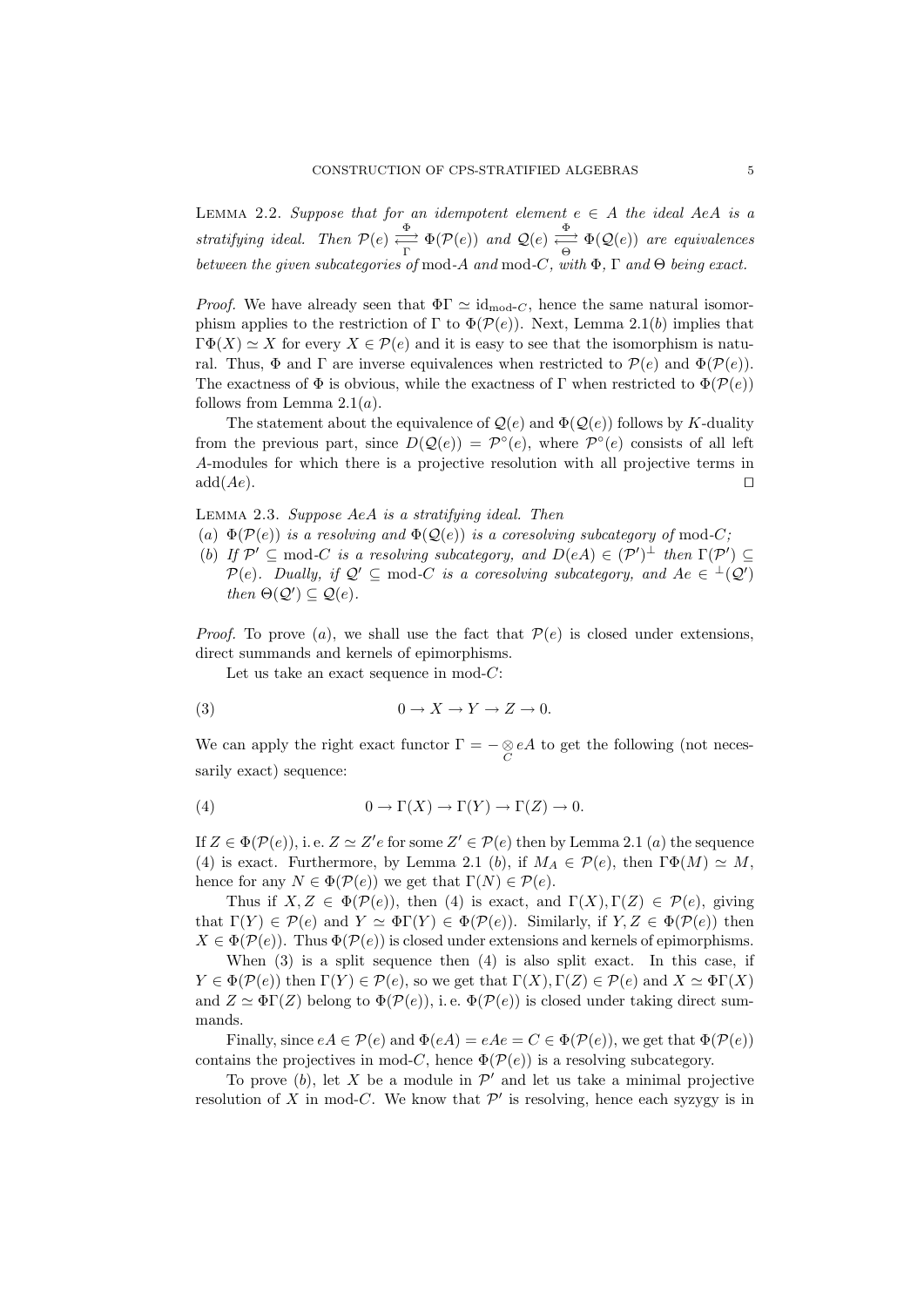P'. Since  $D(eA) \in (\mathcal{P}')^{\perp}$  implies that  $Tor_t^C(M, eA) \simeq D(\text{Ext}^t_C(M, D(eA)) = 0$  for  $M \in \mathcal{P}'$ , we get that  $\Gamma$  maps the projective resolution of X into an exact sequence. Clearly, projective C-modules are mapped to projective A-modules from  $add(eA)$ . hence  $\Gamma(X) \in \mathcal{P}(e)$ . This shows that  $\Gamma(\mathcal{P}') \subseteq \mathcal{P}(e)$ .

The dual statements about  $\mathcal{Q}(e)$  and  $\mathcal{Q}'$  can be proved by applying the statements about  $\mathcal{P}(e)$  and  $\mathcal{P}'$  to left modules and taking K-duals, using the natural equivalence between  $\Theta$  and  $D\Gamma^{\circ}D$  $\circ D$ 

From now on we shall fix a complete order  $\mathbf{e} = (e_1, \ldots, e_n)$  of primitive orthogonal idempotents and define the idempotents  $\varepsilon_i = e_i + \cdots + e_n$ . Let  $e = \varepsilon_i$  for a fixed  $i \geq 2$ ; then the corresponding centralizer algebra is  $C = \varepsilon_i A \varepsilon_i$ , with a fixed order of primitive orthogonal idempotents  $e' = (e_i, \ldots, e_n)$ . The functors defined earlier are  $\Phi = \text{Hom}_A(\varepsilon_i A, -), \Gamma = -\underset{C}{\otimes} \varepsilon_i A, \Theta = \text{Hom}_C(A\varepsilon_i, -).$  We shall also use the notation  $B = A/A\varepsilon_i A$  and  $\mathbf{e}'' = (e_1, \ldots, e_{i-1}).$ 

We need to recall a few concepts from [AL].

DEFINITION. For  $(A, e)$  we define the subcategories

$$
\mathcal{P}_i(\mathbf{e}) = \left\{ M \in \text{mod-}A \, | \, M\varepsilon_{i+1} = 0 \text{ and } \operatorname{Ext}^t(M, S(j)) = 0 \; \forall j < i, \; \forall t \ge 0 \right\},
$$

where  $S(j)$  denotes the simple top of the projective module  $e_iA$ , and

 $\mathcal{Q}_i(\mathbf{e}) = \{ N \in \text{mod-}A \mid N\varepsilon_{i+1} = 0 \text{ and } \text{Ext}^t(S(j), N) = 0 \ \forall j \leq i, \ \forall t \geq 0 \}.$ 

Observe that if  $M \in \mathcal{P}_i(\mathbf{e})$  then the top of M is in add( $S(i)$ ). Dually, if  $N \in \mathcal{Q}_i(\mathbf{e})$ then the socle of N is in add( $S(i)$ ). Let us also note that  $\mathcal{P}_j(\mathbf{e}) \subseteq \mathcal{P}(\varepsilon_i)$  and  $\mathcal{Q}_j(e) \subseteq \mathcal{Q}(\varepsilon_i)$  for  $j \geq i$ , and in the case when  $A\varepsilon_{i+1}A$  is a stratifying ideal,  $\mathcal{P}_i(\mathbf{e}) = \mathcal{P}_{A/A\varepsilon_{i+1}A}(e_i)$  and  $\mathcal{Q}_i(\mathbf{e}) = \mathcal{Q}_{A/A\varepsilon_{i+1}A}(e_i)$ . Finally, let

$$
\mathcal{P}(\mathbf{e}) = \mathcal{F}(\mathcal{P}_1(\mathbf{e}), \dots, \mathcal{P}_n(\mathbf{e})) \text{ and}
$$

$$
\mathcal{Q}(\mathbf{e}) = \mathcal{F}(\mathcal{Q}_1(\mathbf{e}), \dots, \mathcal{Q}_n(\mathbf{e})).
$$

EXAMPLE. For an algebra  $A$  with a fixed order  $e$  we define the *standard modules*  $\Delta(i) = e_i A/e_i A \varepsilon_{i+1} A$  and proper standard modules  $\bar{\Delta}(i) = e_i A/e_i$  rad  $A \varepsilon_i A$ . The algebra  $(A, e)$  is said to be  $\Delta$ -filtered if  $A_A \in \mathcal{F}(\Delta)$  and  $\overline{\Delta}$ -filtered if  $A_A \in \mathcal{F}(\overline{\Delta})$ (with  $\Delta = {\Delta(1), \ldots, \Delta(n)}$  and  $\bar{\Delta} = {\bar{\Delta}(1), \ldots, \bar{\Delta}(n)}$ ). We call  $(A, e)$  standardly stratified if it is either  $\Delta$ -filtered or  $\bar{\Delta}$ -filtered. By a result of Dlab ([D])  $(A, e)$  is  $\Delta$ -filtered if and only if  $(A^{opp}, e)$  is  $\overline{\Delta}$ -filtered. Thus being standardly stratified is a two-sided concept. Observe also that both the notion of standard modules and that of standardly stratified algebras depend on the given order of idempotents. By reverse induction on i it is easy to show (see for example  $[ADL1]$ ) that if  $(A, e)$  is  $\Delta$ -filtered then  $\Delta(i) \in \mathcal{P}_i(e)$  for  $1 \leq i \leq n$  and thus  $A_A \in \mathcal{P}(e)$ . Similarly, if  $(A, e)$  is  $\overline{\Delta}$ -filtered then  $\overline{\Delta}(i) \in \mathcal{P}_i(e)$  for  $1 \leq i \leq n$ , so  $A_A \in \mathcal{P}(e)$ .

Next we give the definition of the so-called CPS-stratified algebras, originating in the work of Cline, Parshall and Scott. In view of what was said in the previous example, this is a generalization of standardly stratified algebras.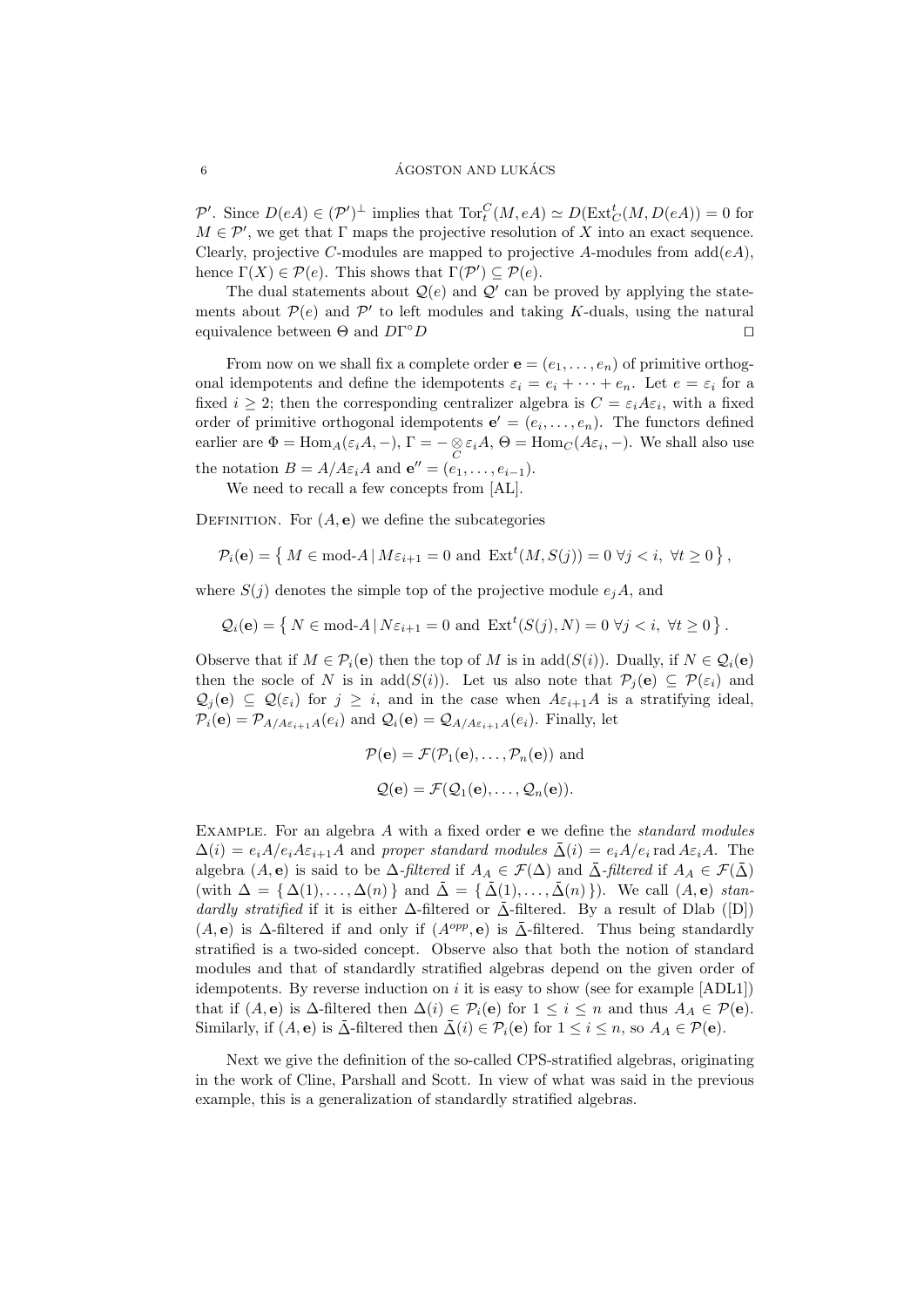DEFINITION. (Cf. [AL].) The algebra  $(A, e)$  is CPS-stratified if  $A_A \in \mathcal{P}(e)$ , or equivalently, if  $D(A) \in \mathcal{Q}(e)$ . (We should emphasize that the concept of a CPSstratified algebra, similarly to the notion of standard modules and standardly stratified algebras, depends on the order of idempotents.)

In the original definition of CPS-stratified algebras (see [CPS] and [ADL1])  $(A, e)$  is called CPS-stratified if  $Ae_nA$  is a stratifying ideal in A and  $(A/Ae_nA, e'')$ is CPS-stratified with  $e'' = (e_1, \ldots, e_{n-1})$  (the trivial one-element algebra being considered as CPS-stratified). However, since by Lemma 2.2 of [AL] a module X is in  $\mathcal{P}(\mathbf{e})$  if and ony if  $Xe_nA \in \mathcal{P}_n(\mathbf{e})$  and  $X/Xe_nA \in \mathcal{F}(\mathcal{P}_1(\mathbf{e}), \ldots, \mathcal{P}_{n-1}(\mathbf{e})),$ this recursive definition is equivalent to the one given above. Furthermore, using the recursive version of the definition and condition (S2) from the definition of stratifying ideals, it is easy to see that  $(A, e)$  is CPS-stratified if and only if the ideals  $A \varepsilon_i A$  are stratifying ideals in A for  $1 \leq i \leq n$ .

By [AL],  $\mathcal{P}(\mathbf{e})$  is a resolving and  $\mathcal{Q}(\mathbf{e})$  is a coresolving subcategory for  $(A, \mathbf{e})$  if  $(A, e)$  is CPS-stratified.

DEFINITION.  $\mathcal{P} \subseteq \text{mod-}A$  is a *stratifying subcategory for*  $(A, e)$  if it is resolving, and  $\mathcal{P} = \mathcal{F}(\mathcal{P}_1, \ldots, \mathcal{P}_n)$  for some  $\mathcal{P}_i \subseteq \mathcal{P}_i(\mathbf{e})$ . Similarly,  $\mathcal{Q} \subseteq \text{mod-}A$  is a costratifying subcategory for  $(A, e)$  if it is coresolving, and  $\mathcal{Q} = \mathcal{F}(\mathcal{Q}_1, \ldots, \mathcal{Q}_n)$  for some  $\mathcal{Q}_i \subseteq$  $\mathcal{Q}_i(\mathbf{e})$ . A stratifying subcategory  $\mathcal P$  and a costratifying subcategory  $\mathcal Q$  for  $(A, \mathbf{e})$ form a *stratifying pair for*  $(A, e)$  if  $\mathcal{Q} = \mathcal{P}^{\perp}$  and  $\mathcal{P} = {}^{\perp} \mathcal{Q}$ .

It was shown in [AL] that if  $P$  is a stratifying subcategory for  $(A, e)$  then  $P^{\perp}$  is a costratifying subcategory and similarly, if Q is costratifying then  $\perp Q$  is stratifying. Every CPS-stratified algebra has (at least one) stratifying pair: in fact, if  $(A, e)$  is CPS-stratified then  $\mathcal{P}(\mathbf{e})$  and  $\mathcal{P}(\mathbf{e})^{\perp}$  form such a pair.

LEMMA 2.4. Let  $A\varepsilon_iA$  be a stratifying ideal in  $(A, e)$ , and  $j \geq i$ . Then the pairs of functors  $\mathcal{P}_j(\mathbf{e}) \stackrel{\Phi}{\leftarrow} \Phi(\mathcal{P}(\varepsilon_i)) \cap \mathcal{P}_j(\mathbf{e}')$  and  $\mathcal{Q}_j(\mathbf{e}) \stackrel{\Phi}{\leftarrow} \Phi(\mathcal{Q}(\varepsilon_i)) \cap \mathcal{Q}_j(\mathbf{e}')$  define equivalences between the corresponding subcategories of mod-A and mod-C.

*Proof.* Since  $P_i(e) \subseteq \mathcal{P}(\varepsilon_i)$ , we can apply Lemma 2.2. So it suffices to prove that  $\Phi(\mathcal{P}_j(\mathbf{e})) = \Phi(\mathcal{P}(\varepsilon_i)) \cap \mathcal{P}_j(\mathbf{e}').$ 

Suppose that  $X \in \mathcal{P}_i(\mathbf{e})$ . Then X has a projective resolution in  $\mathcal{P}(\varepsilon_i)$ , whose projective terms belong to  $add(\varepsilon_i A)$ , so  $\Phi(X)$  has a projective resolution with projective terms in add $(\varepsilon_iA\varepsilon_i)$ . Furthermore, if  $X \in \text{mod-}A/A\varepsilon_{i+1}A$ , i.e.  $X\varepsilon_{i+1} =$ 0, then  $(X\varepsilon_i)\varepsilon_{j+1} = 0$ . Thus for  $X \in \mathcal{P}_j(\mathbf{e})$ , we have  $\Phi(X) \in \mathcal{P}_j(\mathbf{e}')$ .

Conversely, let X be in  $\Phi(\mathcal{P}(\varepsilon_i)) \cap \mathcal{P}_j(e')$ , and consider a minimal projective resolution of X. By Lemma 2.3  $(a)$  the syzygies of this resolution are in  $\Phi(\mathcal{P}(\varepsilon_i))$ . Lemma 2.1 yields that by applying the functor  $\Gamma$  to this resolution we get a projective resolution of  $\Gamma(X)$  with projective terms in  $\Gamma(\text{add}(\varepsilon_j A \varepsilon_i))$  =  $add(\varepsilon_j A\varepsilon_i \otimes \varepsilon_i A) = add(\varepsilon_j A)$ . Furthermore, if  $X\varepsilon_{j+1} = 0$ , then  $\Gamma(X)\varepsilon_{j+1} = 0$  $X \underset{C}{\otimes} \varepsilon_i A \varepsilon_{j+1} = X \varepsilon_i A \varepsilon_{j+1} \underset{C}{\otimes} \varepsilon_{j+1} A \varepsilon_{j+1} = X \varepsilon_{j+1} \underset{C}{\otimes} \varepsilon_{j+1} A \varepsilon_{j+1} = 0.$  So  $\Gamma(X) \in$  $\overline{\mathcal{P}_i(\mathbf{e})}$ , and  $X \simeq \Phi\Gamma(X) \in \Phi(\mathcal{P}_i(\mathbf{e})).$ 

The second statement follows from the first by  $K$ -duality.  $\square$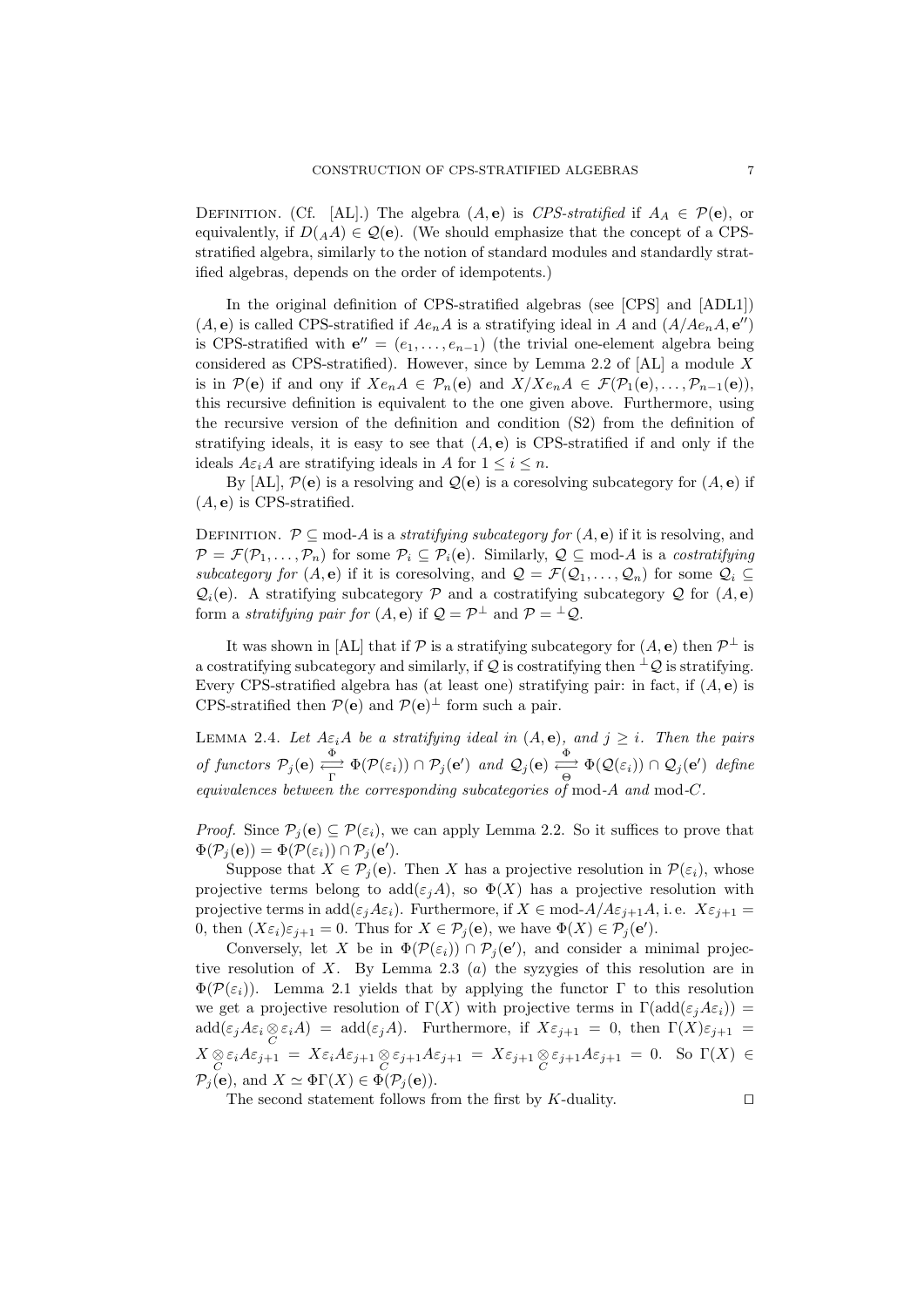The following two propositions give a connection between stratifying subcategories of  $(A, e)$  and those of  $(C, e')$  and  $(B, e'')$ .

PROPOSITION 2.5. Let  $P$  be a stratifying subcategory for  $(A, e)$  and let  $P'$  be the image of P under the functor  $\Phi$ , i.e.  $\mathcal{P}' = \Phi(\mathcal{P}) = P \varepsilon_i$ . Then P' is a stratifying subcategory for  $(C, e')$  and  $\mathcal{P}'' = \mathcal{P} \cap (mod-B)$  is a stratifying subcategory for  $(B, \mathbf{e}^{\prime\prime}).$ 

*Proof.* Let us observe that  $\Phi(\mathcal{P}) = \Phi(\mathcal{F}(\mathcal{P}_1, \ldots, \mathcal{P}_n)) = \Phi(\mathcal{F}(\mathcal{P}_i, \ldots, \mathcal{P}_n))$ , where  $\mathcal{F}(\mathcal{P}_i,\ldots,\mathcal{P}_n)=\mathcal{P}\cap\mathcal{P}(\varepsilon_i)$  since for any  $X\in\mathcal{P}\cap\mathcal{P}(\varepsilon_i)$  we have  $X=X\varepsilon_iA$  and  $X\varepsilon_iA/X\varepsilon_{i+1}A \in \mathcal{F}(\mathcal{P}_i)$  by Lemma 2.2 of [AL]. Since  $\mathcal{P}\cap \mathcal{P}(\varepsilon_i)$  is closed under extensions, kernels of epimorphisms and direct summands, Lemma 2.2 and Lemma 2.3 (a) give that  $\Phi(\mathcal{P}) = \Phi(\mathcal{P} \cap \mathcal{P}(\varepsilon_i))$  is also closed under these operations. Furthermore,  $\varepsilon_i A \varepsilon_i = \Phi(\varepsilon_i A) \in \Phi(\mathcal{P})$  also holds, thus  $\Phi(\mathcal{P})$  is a resolving subcategory. By Lemma 2.4,  $\Phi(\mathcal{P}_j) \subseteq \mathcal{P}_j(e')$  for all  $j \geq i$ , so  $\mathcal{P}' = \Phi(\mathcal{P}) = \mathcal{F}(\Phi(\mathcal{P}_i) \cdots, \Phi(\mathcal{P}_n))$  is a stratifying subcategory for  $(C, e')$ .

To show that  $\mathcal{P}'' = \mathcal{P} \cap \text{mod-}B = \mathcal{F}(\mathcal{P}_1, \ldots, \mathcal{P}_{i-1})$  is a stratifying subcategory for  $(B, e'')$ , observe first that it is clearly resolving. Thus we have to show only that  $\mathcal{P}_j \subseteq \mathcal{P}_j(e'')$  for  $j < i$ . But this follows from the fact that  $A\varepsilon_i A$  is a stratifying ideal, hence by  $(S2)$  the extensions of B-modules over B and A are the same, thus the subcategories  $P_j(e'')$  and  $P_j(e)$  are identical for  $j < i$ .

PROPOSITION 2.6. For a given  $(A, e)$  suppose that

- (i)  $\mathcal{P}'$  is a stratifying subcategory for  $(C, \mathbf{e}')$ , and  $\mathcal{P}''$  is a stratifying subcategory for  $(B, \mathbf{e}^{\prime\prime})$ ;
- (*ii*)  $A\varepsilon_i \underset{C}{\otimes} \varepsilon_i A \simeq A\varepsilon_i A;$
- (iii)  $A\varepsilon_i \in \mathcal{P}'$ ,  $D(\varepsilon_i A) \in (\mathcal{P}')^{\perp}$ . Then  $P = \mathcal{F}(P'', \Gamma(P'))$  is a stratifying subcategory for  $(A, e)$  such that  $\Phi(P) = P'$ .

*Proof.* Note first that conditions (ii) and (iii) imply by  $(S1')$  that  $A\varepsilon_iA$  is a stratifying ideal. It is also clear that  $A_A \in \mathcal{P}$ , since  $A\varepsilon_i A \simeq A\varepsilon_i \otimes \varepsilon_i A \in \Gamma(\mathcal{P}')$  and  $A/A\varepsilon_iA \in \mathcal{P}''$ .

Lemma 2.3 (b) implies that  $\Gamma(\mathcal{P}') \subseteq \mathcal{P}(\varepsilon_i)$ , and from the equivalence given by the (exact) functors  $\Gamma(\mathcal{P}') \xrightarrow[\Gamma]{\Phi} \mathcal{P}' = \Phi \Gamma(\mathcal{P}')$  (see Lemma 2.2) it follows that  $\Gamma(\mathcal{P}')$ is closed under extensions, kernels of epimorphisms and direct summands.

Lemma 2.4 proves that  $\Gamma(\mathcal{P}'_j) \subseteq \mathcal{P}_j(e)$  for  $j \geq i$ , and the elements of  $\mathcal P$  are filtered by  $\mathcal{P}_1'',\ldots,\mathcal{P}_{i-1}'',\Gamma(\mathcal{P}_i'),\ldots,\Gamma(\mathcal{P}_n')$ . Since the latter satisfy the closure properties of Proposition 2.6 in [AL],  $P$  is a stratifying subcategory for  $(A, e)$ .

Finally, 
$$
\Phi(\mathcal{P}) = \Phi(\mathcal{F}(\mathcal{P}'', \Gamma(\mathcal{P}'))) = \Phi(\Gamma(\mathcal{P}') = \mathcal{P}'.
$$

To establish a similar connection between stratifying pairs of subcategories for a CPS-stratified algebra  $(A, e)$  and its centralizer algebra  $(C, e')$ , we need first the following lemma.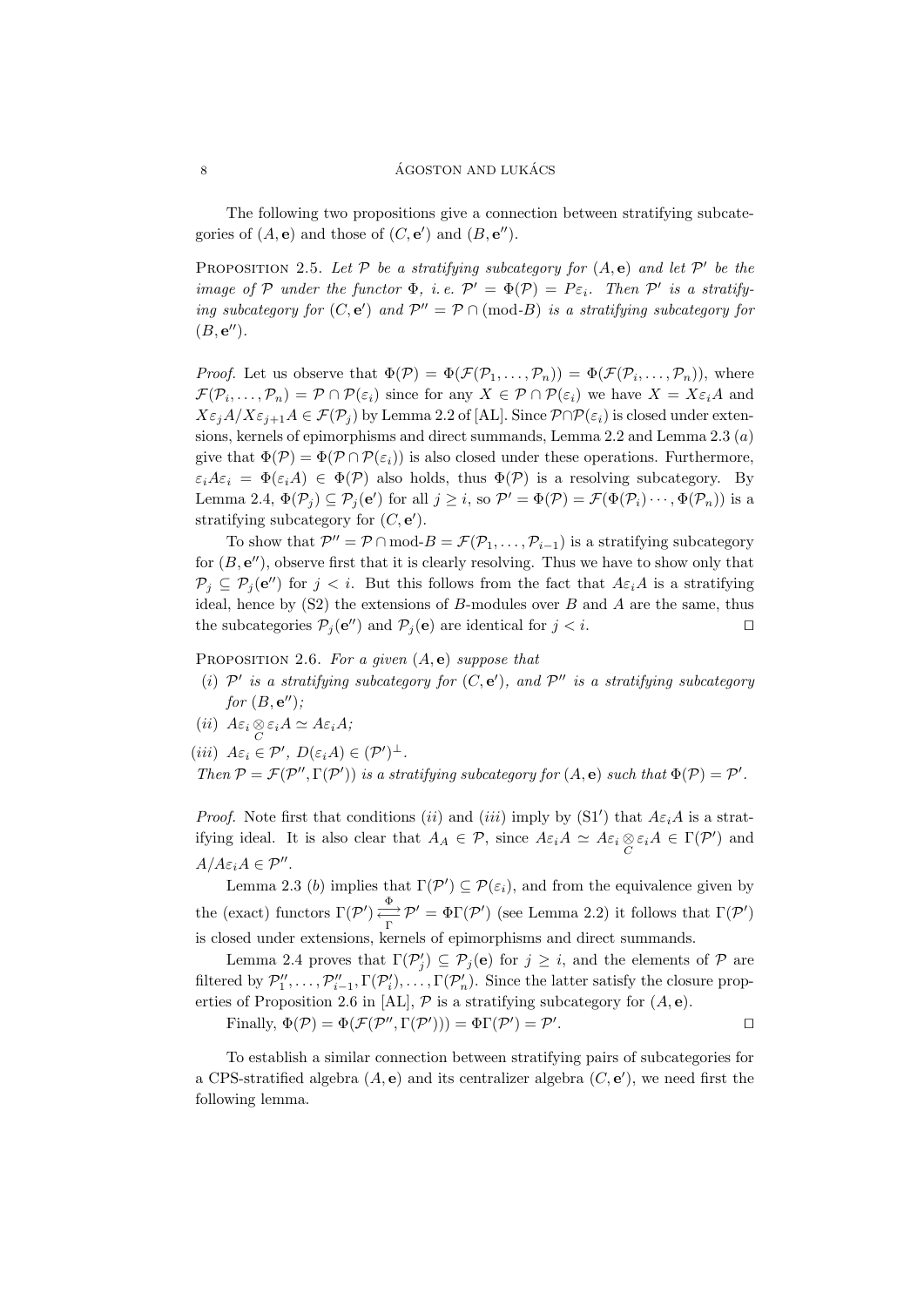LEMMA 2.7. Let  $(A, e)$  be a CPS-stratified algebra,  $X \in \mathcal{F}(\mathcal{P}_i(e), \ldots, \mathcal{P}_n(e))$  and  $Y \in \mathcal{F}(\mathcal{Q}_i(\mathbf{e}), \dots, \mathcal{Q}_n(\mathbf{e}))$ . Then for arbitrary  $t > 0$ 

$$
\operatorname{Ext}^t_A(X,Y) = 0 \iff \operatorname{Ext}^t_C(\Phi(X), \Phi(Y)) = 0.
$$

*Proof.* We prove the statement only for  $t = 1$ ; then the general statement will follow by a usual dimension shifting argument, using the fact that the syzygies of  $X \in \mathcal{F}(\mathcal{P}_i(\mathbf{e}),...,\mathcal{P}_n(\mathbf{e})) = \mathcal{P} \cap \mathcal{P}(\varepsilon_i)$  also belong to  $\mathcal{F}(\mathcal{P}_i(\mathbf{e}),...,\mathcal{P}_n(\mathbf{e}))$ , and  $\Phi$ maps a projective resolution into a projective resolution.

Let us assume first that  $\text{Ext}^1_A(X, Y) = 0$ . This is equivalent to saying that for the projective cover of  $X$  in mod- $A$ :

$$
0\quad\longrightarrow\quad \Omega\quad\stackrel{\alpha}{\longrightarrow}\quad P\quad\longrightarrow\quad X\quad\longrightarrow\quad 0
$$

the map  $\text{Hom}_{A}(P, Y) \to \text{Hom}_{A}(\Omega, Y)$  is surjective. That is to say, for every  $\beta \in$  $\text{Hom}_A(\Omega, Y)$  there is  $\gamma \in \text{Hom}_A(P, Y)$  making the following diagram commutative:

0 −→ Ω <sup>α</sup>−→ P −→ X −→ 0 . . β ............. . . . . . γ Y

By applying the functor  $\Phi$  to this diagram we get the following commutative diagram:

$$
\begin{array}{cccc}\n0 & \longrightarrow & \Phi(\Omega) & \xrightarrow{\Phi(\alpha)} & \Phi(P) & \longrightarrow & \Phi(X) & \longrightarrow & 0 \\
& & \Phi(\beta) & \swarrow^{\Phi(\gamma)} & & \\
& & \Phi(Y)\n\end{array}
$$

where  $\Phi(P)$  is projective. Note that  $X \in \mathcal{F}(\mathcal{P}_i(\mathbf{e}), \dots, \mathcal{P}_n(\mathbf{e})) \subseteq \mathcal{P}(\varepsilon_i)$  implies that  $\Omega \in \mathcal{P}(\varepsilon_i)$  so Lemma 2.1 (b) and the adjointness of the functors  $\Gamma$  and  $\Phi$  give

$$
\operatorname{Hom}_A(\Omega, Y) \simeq \operatorname{Hom}_A(\Gamma \Phi(\Omega), Y) \simeq \operatorname{Hom}_C(\Phi(\Omega), \Phi(Y)).
$$

This shows that  $\text{Hom}_C(\Phi(P), \Phi(Y)) \to \text{Hom}_C(\Phi(\Omega), \Phi(Y))$  is also surjective, hence  $\mathrm{Ext}^1_C(\Phi(X), \Phi(Y)) = 0.$ 

Conversely, let us now assume that  $\text{Ext}^1_C(\Phi(X), \Phi(Y)) = 0$ . This means that if we take the projective cover of  $\Phi(X)$  in mod-C:

$$
0 \quad \longrightarrow \quad \Omega' \quad \xrightarrow{\alpha} \quad P' \quad \longrightarrow \quad \Phi(X) \quad \longrightarrow \quad 0,
$$

the map  $\text{Hom}_C(\mathcal{P}', \Phi(Y)) \to \text{Hom}_C(\Omega', \Phi(Y))$  is surjective:

$$
\begin{array}{ccccccc}\n0 & \longrightarrow & \Omega' & \xrightarrow{\alpha} & P' & \longrightarrow & \Phi(X) & \longrightarrow & 0. \\
& & & \beta \downarrow & & \downarrow^{\gamma'} & & & & \\
& & & \Phi(Y) & & & & & & & \\
\end{array}
$$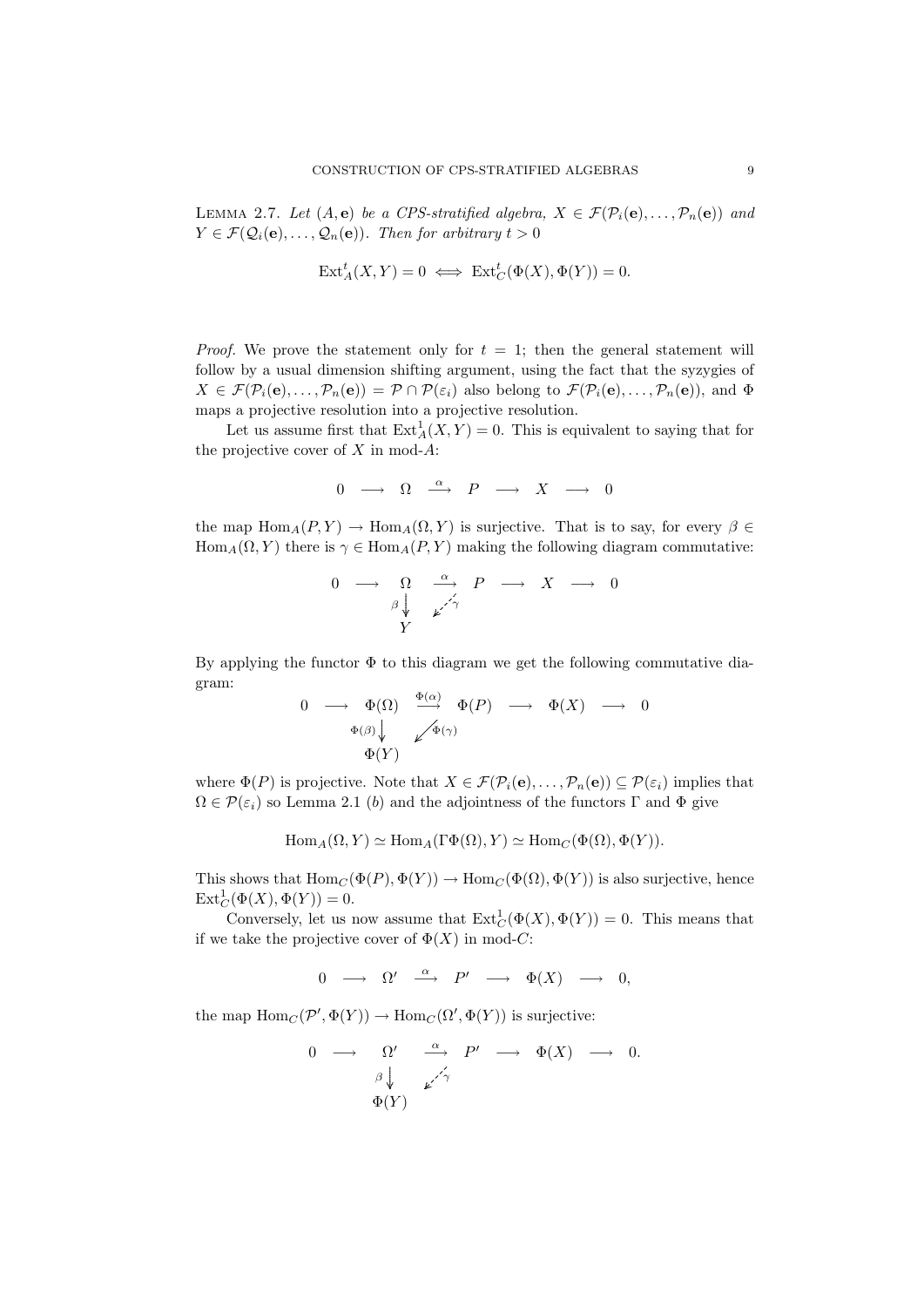This gives rise to the following commutative diagram:

0 −→ Γ(Ω<sup>0</sup> ) Γ(α) −→ Γ(P 0 ) −→ ΓΦ(X) −→ 0. . . β 0 . ............ γ 0 ΘΦ(Y )

Here the maps  $\beta'$  and  $\gamma'$  are obtained from  $\beta$  and  $\gamma$  using the natural isomorphisms, coming from the adjointness of  $\Phi$  and  $\Theta$ :

 $\text{Hom}_C(M, N) \simeq \text{Hom}_C(\Phi\Gamma(M), N) \simeq \text{Hom}_A(\Gamma(M), \Theta(N)).$ 

As in the previous part, we get that  $Hom_A(\Gamma(P'), \Theta \Phi(Y)) \to Hom_A(\Gamma(\Omega'), \Theta \Phi(Y))$ is surjective. Since  $\Gamma(P')$  is projective, this proves that  $\text{Ext}^1_A(\Gamma \Phi(X), \Theta \Phi(Y)) =$ 0. But  $X \in \mathcal{P}(\varepsilon_i)$  implies  $\Gamma \Phi(X) \simeq X$  and  $Y \in \mathcal{Q}(\varepsilon_i)$  implies  $\Theta \Phi(Y) \simeq Y$  by Lemma 2.1 (b) and its dual. So  $\text{Ext}^1_A(X, Y) = 0$ .

PROPOSITION 2.8. Let  $(A, e)$  be a CPS-stratified algebra. Then the following are equivalent for a pair  $(\mathcal{P}', \mathcal{Q}')$  of subcategories of mod-C.

(1)  $(\mathcal{P}', \mathcal{Q}')$  is a stratifying pair over  $(C, \mathbf{e}')$  with  $A\varepsilon_i \in \mathcal{P}'$  and  $D(\varepsilon_i A) \in \mathcal{Q}'$ .

(2) There is a stratifying pair  $(\mathcal{P}, \mathcal{Q})$  over  $(A, e)$  such that  $(\mathcal{P}', \mathcal{Q}') = (\Phi(\mathcal{P}), \Phi(\mathcal{Q})).$ 

*Proof.* Let us fix a stratifying pair  $(\mathcal{P}'', \mathcal{Q}'')$  for  $(B, \mathbf{e}'')$ .

Let H denote the set of all those pairs  $(\mathcal{P}, \mathcal{Q})$  of stratifying and costratifying subcategories for  $(A, e)$  for which that  $P \cap (mod-B) = P''$ ,  $Q \cap mod-B = Q''$  and  $\mathcal{Q} \subset \mathcal{P}^{\perp}$ .

Let  $\mathcal{H}'$  denote the set of all those pairs  $(\mathcal{P}', \mathcal{Q}')$  of stratifying and costratifying subcategories for  $(C, e')$  for which  $A\varepsilon_i \in \mathcal{P}'$ ,  $D(\varepsilon_i A) \in \mathcal{Q}'$ , and  $\mathcal{Q}' \subseteq \mathcal{P}'^{\perp}$ .

Consider the following maps:

$$
\mu : (\mathcal{P}, \mathcal{Q}) \mapsto (\Phi(\mathcal{P}), \Phi(\mathcal{Q})) \quad \text{for each } (\mathcal{P}, \mathcal{Q}) \in \mathcal{H}
$$
  

$$
\nu : (\mathcal{P}', \mathcal{Q}') \mapsto (\mathcal{F}(\mathcal{P}'', \Gamma(\mathcal{P}')), \mathcal{F}(\mathcal{Q}'', \Theta(\mathcal{Q}'))) \quad \text{for each } (\mathcal{P}', \mathcal{Q}') \in \mathcal{H}'
$$

Then  $\mu$  maps every pair  $(\mathcal{P}, \mathcal{Q}) \in \mathcal{H}$  to a pair  $(\mathcal{P}', \mathcal{Q}') \in \mathcal{H}'$ , since Proposition 2.5 and its dual imply that  $\mathcal{P}' = \Phi(\mathcal{P})$  is a stratifying and  $\mathcal{Q}' = \Phi(\mathcal{Q})$ is a costratifying subcategory for  $(C, e')$ ;  $A_A \in \mathcal{P}$  gives that  $A \varepsilon_i \in \mathcal{P}'$ , and similarly,  $D(AA) \in \mathcal{Q}$  gives  $D(\varepsilon_i A) = D(A)\varepsilon_i \in \mathcal{Q}'$ ; finally,  $\mathcal{Q}' \subseteq \mathcal{P}'^{\perp}$  follows from Lemma 2.7, since  $\Phi(\mathcal{P}) = \Phi(\mathcal{F}(\mathcal{P}_i, \ldots, \mathcal{P}_n)), \Phi(\mathcal{Q}) = \Phi(\mathcal{F}(\mathcal{Q}_i, \ldots, \mathcal{Q}_n)),$  and  $\mathcal{F}(\mathcal{Q}_i,\ldots,\mathcal{Q}_n)\subseteq \mathcal{F}(\mathcal{P}_i,\ldots,\mathcal{P}_n)^\perp.$ 

Next we show that the map  $\nu$  maps every pair  $(\mathcal{P}', \mathcal{Q}') \in \mathcal{H}'$  to a pair  $(\mathcal{P}, \mathcal{Q}) \in$ H. Proposition 2.6 and its dual imply that  $P = \mathcal{F}(P'', \Gamma(P'))$  is a stratifying and  $\mathcal{Q} = \mathcal{F}(\mathcal{Q}'', \Theta(\mathcal{Q}'))$  is a costratifying subcategory for  $(A, e)$ . Furthermore,  $\mathcal{P} \cap (\text{mod-}B) = \mathcal{F}(\mathcal{P}'', \Gamma(\mathcal{P}')) \cap (\text{mod-}B) = \mathcal{P}'', \text{ similarly, } \mathcal{Q} \cap (\text{mod-}B) = \mathcal{Q}'''.$ We still have to prove that  $Q \subseteq \mathcal{P}^{\perp}$ . First,  $\text{Ext}_{A}^{t}(\mathcal{P}'', Q'') = \text{Ext}_{B}^{t}(\mathcal{P}'', Q'') = 0$ for  $t > 0$ , since  $(\mathcal{P}'', \mathcal{Q}'')$  is a stratifying pair for  $(B, \mathbf{e}'')$  and  $A \varepsilon_i A$  is a stratifying ideal. Next,  $\text{Ext}^t_A(\mathcal{P}'', \Theta(\mathcal{Q}')) = \text{Ext}^t_A(\Gamma(\mathcal{P}'), \mathcal{Q}'') = 0$  for  $t > 0$ , since  $\Theta(\mathcal{Q}') \in$  $\mathcal{Q}(\varepsilon_i)$  and  $\Gamma(\mathcal{P}') \in \mathcal{P}(\varepsilon_i)$  by Lemma 2.3 (b). Finally,  $\Theta(\mathcal{Q}') = \mathcal{F}(\mathcal{Q}_i, \ldots, \mathcal{Q}_n)$ ,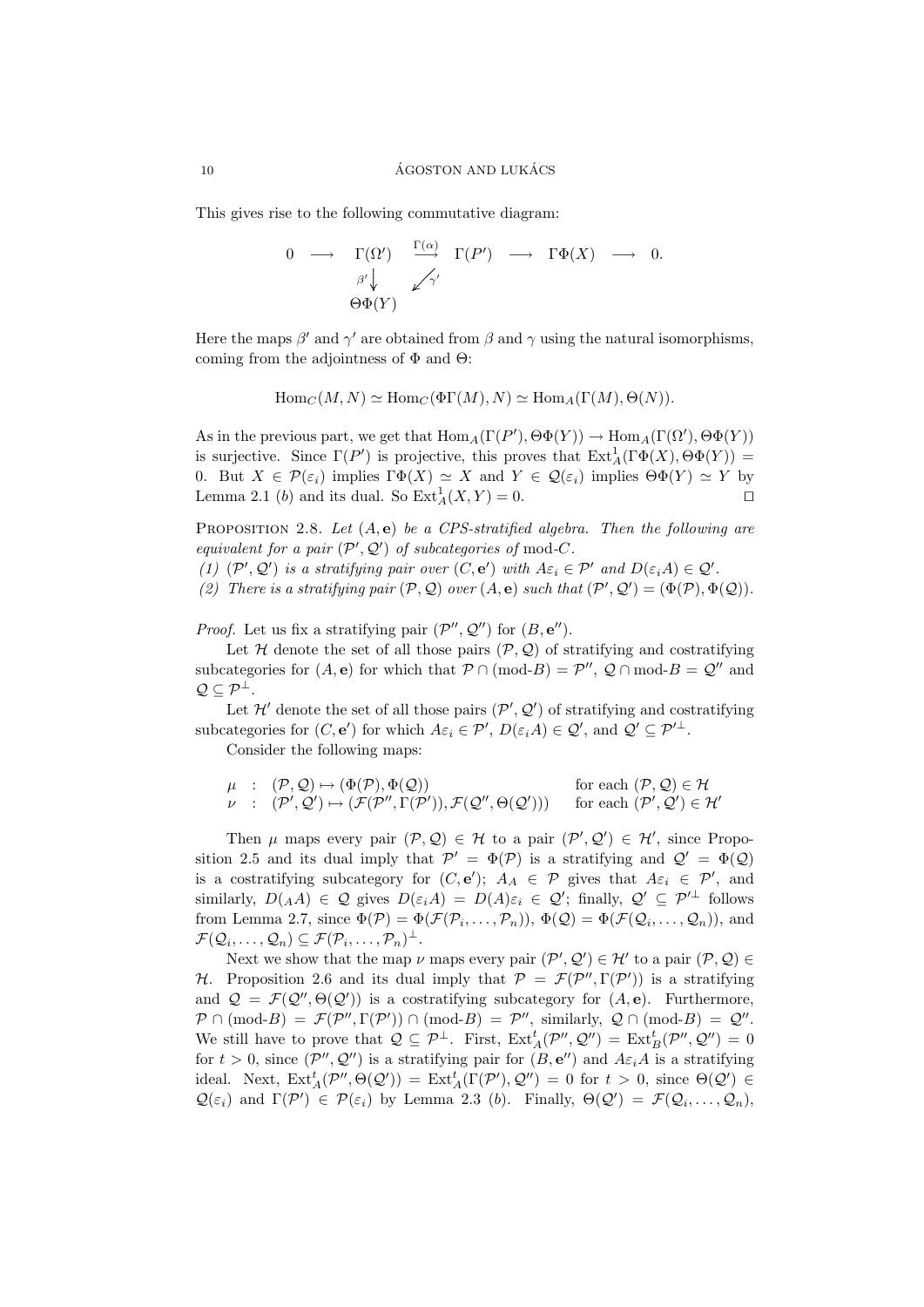$\Gamma(\mathcal{P}') = \mathcal{F}(\mathcal{P}_i, \ldots, \mathcal{P}_n)$  and  $\text{Ext}^t_{\mathcal{C}}(\mathcal{Q}', \mathcal{P}') = 0$  for  $t > 0$ , so Lemma 2.7 gives that  $\text{Ext}_{A}^{t}(\Gamma(\mathcal{P}'), \Theta(\mathcal{Q}')) = 0.$ 

It is clear that  $\mu\nu = id_{\mathcal{H}}$ . On the other hand, for any pair  $(\mathcal{P}, \mathcal{Q}) \in$  $H, \mathcal{F}(\mathcal{P}'', \Gamma \Phi(\mathcal{P})) = \mathcal{P}, \text{ since } \Gamma \Phi(\mathcal{P}) = \Gamma \Phi(\mathcal{F}(\mathcal{P}_i, \dots, \mathcal{P}_n)), \text{ which is equal to }$  $\mathcal{F}(\mathcal{P}_i,\ldots,\mathcal{P}_n)$  by Lemma 2.2, and dually,  $\mathcal{F}(\mathcal{Q}'',\Theta\Phi(\mathcal{Q}))=\mathcal{Q}$ . So  $\nu\mu=\mathrm{id}_{\mathcal{H}}$ .

Now let us assume that  $(\mathcal{P}, \mathcal{Q})$  is a stratifying pair over  $(A, e)$ , and let  $\mathcal{P}'' =$  $\mathcal{P} \cap \pmod{B}$  and  $\mathcal{Q}'' = \mathcal{Q} \cap \pmod{B}$ . Consider the classes H and H' and the maps  $\mu$  and  $\nu$  with this fixed pair  $(\mathcal{P}'', \mathcal{Q}'')$ . Since  $\mathcal{Q} = \mathcal{P}^{\perp}$ ,  $\mathcal{Q}$  is the largest costratifying subcategory such that  $(\mathcal{P}, \mathcal{Q}) \in \mathcal{H}$ . Thus, for  $(\mathcal{P}', \mathcal{Q}') = \mu(\mathcal{P}, \mathcal{Q})$ , the subcategory  $\mathcal{Q}'$  is the largest costratifying subcategory for  $(C, \mathbf{e}')$  such that  $(\mathcal{P}', \mathcal{Q}') \in \mathcal{H}'$ . But  $(\mathcal{P}',(\mathcal{P}')^{\perp})$  is also in  $\mathcal{H}',$  so  $(\mathcal{P}')^{\perp} \subseteq \mathcal{Q}' \subseteq (\mathcal{P}')^{\perp}$ , i.e.  $(\mathcal{P}')^{\perp} = \mathcal{Q}'$ , and similarly,  $\perp(\mathcal{Q}') = \mathcal{P}'$ . So  $(\mathcal{P}', \mathcal{Q}')$  is a stratifying pair with  $A\varepsilon_i \in \mathcal{P}'$  and  $D(\varepsilon_i A) \in \mathcal{Q}'$ . This proves that (2) implies (1).

With an analogous argument we get that for any stratifying pair  $(\mathcal{P}', \mathcal{Q}') \in \mathcal{H}'$ the pair  $(\mathcal{P}, \mathcal{Q}) = \nu(\mathcal{P}', \mathcal{Q}')$  is a stratifying pair for  $(A, e)$  with  $\mathcal{P}' = \Phi(\mathcal{P})$  and  $\mathcal{Q}' = \Phi(\mathcal{Q})$ . So (1) implies (2).

#### 3. Recursive construction of CPS-stratified algebras

THEOREM 3.1. For  $(A, e)$  let  $\varphi_i = e_1 + \ldots + e_{i-1} = 1 - \varepsilon_i$ , and  $E = \varphi_i A \varepsilon_i$ ,  $F = \varepsilon_i A \varphi_i$ ,  $C = \varepsilon_i A \varepsilon_i$ ,  $B = A/A \varepsilon_i A$ . Then  $(A, e)$  is CPS-stratified if and only if the following conditions hold:

- (i)  $(C, \mathbf{e}')$  and  $(B, \mathbf{e}'')$  are CPS-stratified;
- (ii) the multiplication map  $E \underset{C}{\otimes} F \to \varphi_i A \varphi_i$  is injective;
- (iii) there is a stratifying pair  $(\mathcal{P}', \mathcal{Q}')$  for  $(C, \mathbf{e}')$  such that  $E \in \mathcal{P}'$  and  $D(F) \in \mathcal{Q}'$ .

*Proof.* Let us assume first that  $(A, e)$  is CPS-stratified. Then  $P = P(e)$  is a stratifying subcategory. By Proposition 2.5,  $(C, e')$  and  $(B, e'')$  are CPS-stratified, as stated in condition (i). Since  $A\varepsilon_iA$  is a stratifying ideal, the multiplication map  $A\varepsilon_i \otimes \varepsilon_i A \to A\varepsilon_i A$  is injective by (S1), so  $\varphi_i A \varepsilon_i \otimes \varepsilon_i A \varphi_i \to \varphi_i A \varepsilon_i A \varphi_i$  is also injective, proving condition (ii). Finally, by Proposition 2.5,  $\mathcal{P}' = \Phi(\mathcal{P}(e)) \subseteq \Phi(\mathcal{P}(\varepsilon_i))$  is a stratifying subcategory for  $(C, e')$  with  $E = \Phi(\varphi_i A) \in \mathcal{P}'$ , and by Lemma 2.1 (a) the costratifying subcategory  $\mathcal{Q}' = (\mathcal{P}')^{\perp}$  contains  $D(\varepsilon_i A)$  and its direct summand  $D(F) = D(\varepsilon_i A \varphi_i)$  as well. Since  $\perp(\mathcal{Q}')$  is a stratifying subcategory for  $(C, \mathbf{e}')$ , by Proposition 2.6  $\Gamma(\perp (Q'))$  can be included in a stratifying subcategory for  $(A, e)$ , so it is in  $\mathcal{P}(\mathbf{e}),$  hence  $\perp^{\perp}(\mathcal{Q}') = \Phi(\Gamma^{\perp}(\mathcal{Q}')) \subseteq \Phi(\mathcal{P}(\mathbf{e})) = \mathcal{P}'$ . But the latter is clearly contained in  $\perp^{\perp}(\mathcal{Q}')$ , so  $\perp^{\perp}(\mathcal{Q}') = \mathcal{P}'$ . Thus  $(\mathcal{P}', \mathcal{Q}')$  is a stratifying pair for  $(C, \mathbf{e}'),$ satisfying condition *(iii)*.

Now suppose that conditions  $(i)$ ,  $(ii)$  and  $(iii)$  hold. Condition  $(ii)$ , i.e. the injectivity of the map  $E \otimes F \to \varphi_i A \varphi_i$  implies that the multiplication map  $A\varepsilon_i \otimes \varepsilon_i A = (E \oplus C) \otimes (F \oplus C) \rightarrow A$  is also injective, since the injectivity for the other three direct components is obvious. Thus condition  $(ii)$  of Proposition 2.6 holds. Condition (iii) of the theorem implies that  $A\varepsilon_i = E \oplus C \in \mathcal{P}'$ and  $D(\varepsilon_i A) = D(F) \oplus D(C) \in \mathcal{Q}'$ , since  $C_C$  is projective and  $D(C)$  is injective, so condition (iii) of Proposition 2.6 is also satisfied. Finally, we can take any stratifying subcategory for  $(B, e'')$  as  $\mathcal{P}''$  to satisfy condition (i) of Proposition 2.6, so there exists a stratifying subcategory for  $(A, e)$ , i.e.  $(A, e)$  is CPS-stratified.  $\square$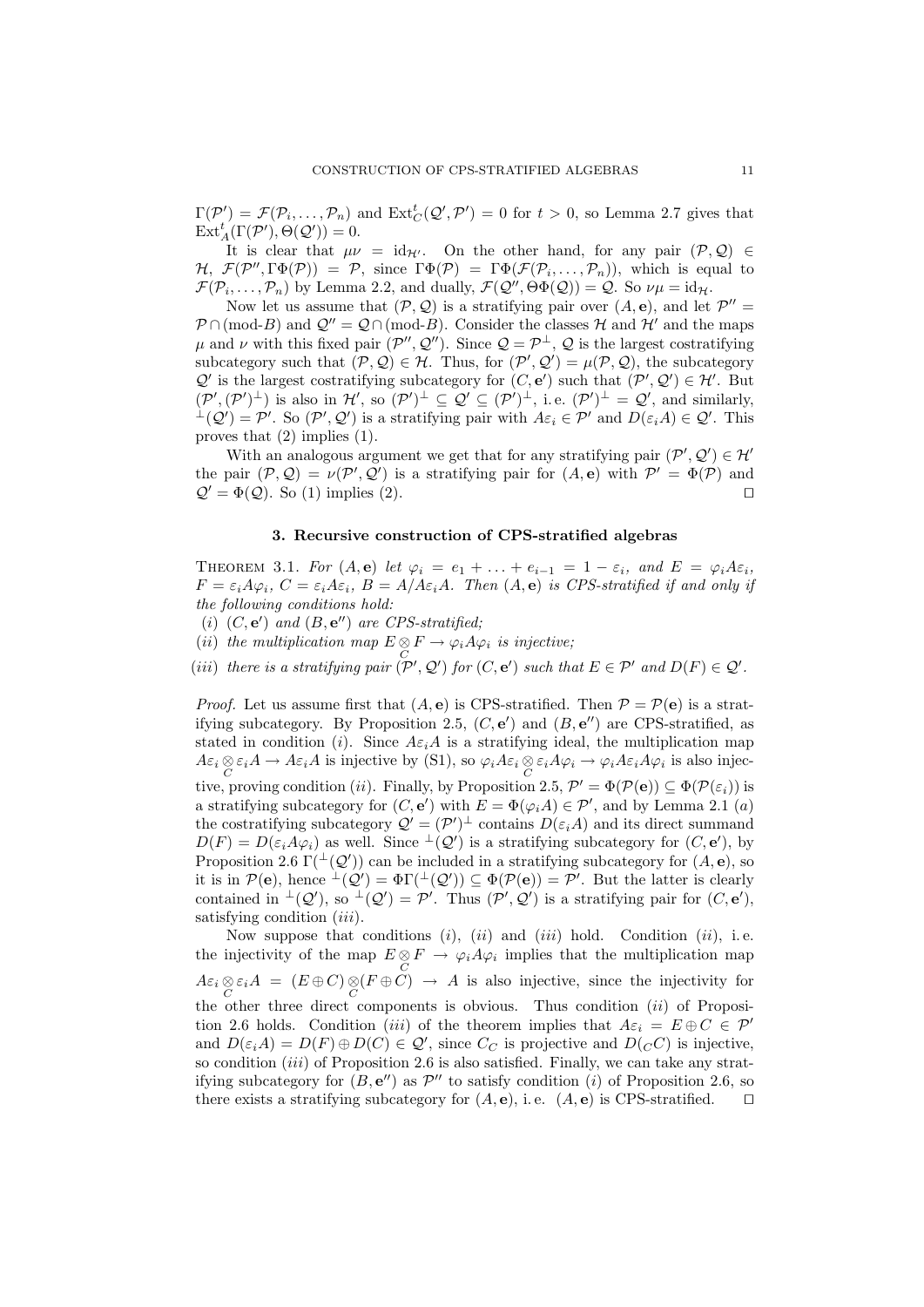## 12 AGOSTON AND LUK ´ ACS ´

We should note that condition  $(iii)$  of the previous theorem can be checked without fully describing the corresponding stratifying pair. Namely, Proposition 3.7 of [AL] states that a pair of modules  $X \in \mathcal{P}(\mathbf{e})$  and  $D(Y) \in \mathcal{Q}(\mathbf{e})$  over a CPSstratified algebra  $(A, e)$  is contained in a stratifying pair of subcategories if and only if the corresponding strata of  $X$  and  $D(Y)$  are perpendicular, that is, if  $\text{Ext}_{A}^{t}(X_{j},D(Y_{j})) = 0$  for  $1 \leq j \leq n$  and  $t > 0$ , where  $X_{j} = X \varepsilon_{j} A/X \varepsilon_{j+1} A$ and  $Y_i = A\varepsilon_i Y/A\varepsilon_{i+1} Y$ .

If  $i = n$  in the previous theorem then  $(C, e')$  is automatically CPS-stratified since C is local. Furthermore, in this case condition  $(iii)$  is equivalent (by the above mentioned Proposition 3.7 of [AL]) to saying that  $\text{Ext}^t(E, D(F)) = 0$  for all  $t > 0$ , so (ii) and (iii) together give, by (S1'), the condition that  $A\varepsilon_iA$  is a stratifying ideal. This is the usual recursive definition of a CPS-stratified algebra.

Similarly, if  $i = 2$ , then B is local, hence the condition on the algebra B can be dropped. Actually, we can use the previous theorem for this situation to construct all CPS-stratified algebras. The construction follows closely the construction of ∆ and  $\bar{\Delta}$  filtered (i.e. standardly stratified) algebras in [ADL2], so we only prove what is different in this case.

Let us take a local algebra L with unit element  $e_1$ , and a CPS-stratified algebra  $(C, \mathbf{e}')$ , where  $\mathbf{e}' = (e_2, \dots, e_n)$ . Furthermore, let  $_L E_C$  and  $_C F_L$  be bimodules such that  $E_C \in \mathcal{P}'$  and  $D(C F) \in \mathcal{Q}'$ , where  $(\mathcal{P}', \mathcal{Q}')$  is a stratifying pair for  $(C, \mathbf{e}')$ . As we mentioned above, such a stratifying pair exists if and only if  $E_C \in \mathcal{P}(e')$ ,  $D({}_C F) \in \mathcal{Q}(e')$  and  $\text{Ext}^t_C(E\varepsilon_j C/E\varepsilon_{j+1}C, D(C\varepsilon_j F/C\varepsilon_{j+1}F)) = 0$  for all  $t > 0$  and  $j \geq 2$ . We also fix a C-C bimodule homomorphism  $\mu : F \underset{L}{\otimes} E \to \text{rad } C$ .

We extend  $L$  to a larger local algebra  $L$  so that

$$
\widetilde{L} = L \ltimes (E \underset{C}{\otimes} F)
$$

is the split extension of L by the algebra  $E \otimes F$ , where the algebra multiplication on  $E \underset{C}{\otimes} F$  is defined by

$$
(E \underset{C}{\otimes} F) \underset{L}{\otimes} (E \underset{C}{\otimes} F) \simeq E \underset{C}{\otimes} (F \underset{L}{\otimes} E) \underset{C}{\otimes} F \xrightarrow{id_E \underset{C}{\otimes} \mu \underset{C}{\otimes} id_F} E \underset{C}{\otimes} C \underset{C}{\otimes} F \simeq E \underset{C}{\otimes} F.
$$

In a similar fashion we extend the L-module structure on E and F to an  $\widetilde{L}$ -module structure. Thus E and F become  $\tilde{L}$ -C and  $C$ - $\tilde{L}$  bimodules. Finally, we define the algebra  $\tilde{A}$  as

$$
\tilde{A}=\begin{pmatrix}\tilde{L}&E\\ F&C\end{pmatrix}
$$

with the natural algebra structure. In an obvious way  $e = (e_1, \ldots, e_n)$  gives a complete ordered set of primitive orthogonal idempotents in  $\widetilde{A}$ .

Since  $\varepsilon_2 \widetilde{A} \varepsilon_2 = C$ ,  $\widetilde{A}/\widetilde{A} \varepsilon_2 \widetilde{A} \simeq L$ ,  $(e_1 \widetilde{A} \varepsilon_2)_C = E_C$  and  $C(\varepsilon_2 \widetilde{A} e_1) = C F$ , conditions (i) and (iii) of Theorem 3.1 are satisfied. The construction of  $\tilde{L} = e_1 \tilde{A} e_1$ ensures that  $E \otimes F = e_1 A \varepsilon_2 A e_1$ , so condition *(ii)* of Theorem 3.1 also holds. Thus we proved the following theorem.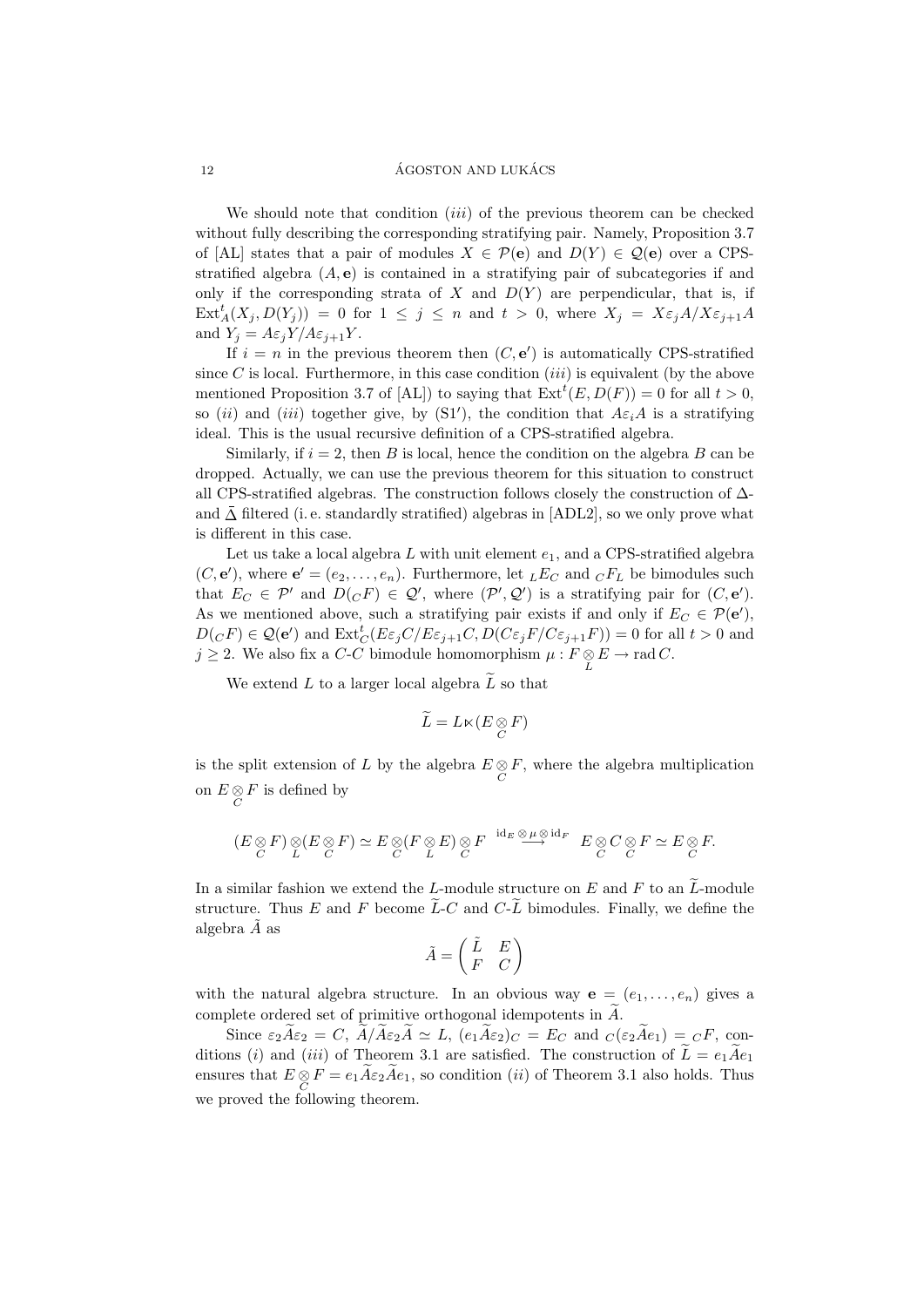THEOREM 3.2. Let L be a local algebra with unit element  $e_1$ ,  $(C, e')$  a CPS-stratified algebra with  $e' = (e_2, \ldots, e_n)$ ,  $E_C$  and  $c F_L$  bimodules such that  $E_C \in \mathcal{P}'$  and  $D(cF) \in \mathcal{Q}'$ , where  $(\mathcal{P}', \mathcal{Q}')$  is a stratifying pair for  $(C, \mathbf{e}'),$  and finally,  $\mu : F \underset{L}{\otimes} E \to$ 

rad C a bimodule homomorphism. If  $\widetilde{A}$  is the algebra constructed above and  $\mathbf{e} =$  $(e_1, \ldots, e_n)$ , then  $(A, e)$  is CPS-stratified.

In order to obtain all CPS-stratified algebras, we may have to take quotients of algebras constructed above. In [ADL2] an ideal  $H \triangleleft A$  is called an *auxiliary ideal* of the algebra  $(A, e)$  if  $H \subseteq e_1$  rad  $Ae_1$  and  $H \cap e_1A\epsilon_2Ae_1 = 0$ . Let us take an auxiliary ideal H in the algebra  $\widetilde{A}$  from the previous theorem. Then  $A = \widetilde{A}/H$ is also CPS-stratified since  $C, E, F$  remain the same and the map  $E \underset{C}{\otimes} F \to L/H$ remains injective.

THEOREM 3.3. Let  $(A, e)$  be a CPS-stratified algebra and let us take  $L = e_1 A e_1$ ,  $C = \varepsilon_2 A \varepsilon_2$ ,  $E = e_1 A \varepsilon_2$ ,  $F = \varepsilon_2 A e_1$  and the multiplication map  $\mu : F \underset{L}{\otimes} E \to \text{rad } C$ . Then with the algebra A and an appropriate auxiliary ideal  $H \subseteq e_1Ae_1$ , we have  $A \simeq \overline{A}/H$ .

*Proof.* Let us define  $\nu : E \otimes F \to L$  to be the natural multiplication map, and  $H =$  $\left\{ u - \nu(u) \, | \, u \in E \underset{C}{\otimes} F \right\}$ . Theorem 3.1 implies that conditions of Theorem 3.2 for  $C$ , E and F are satisfied, thus we can construct  $\widetilde{A}$  in the prescribed way. Furthermore, the proof of Theorem 4.4 of  $[ADL2]$  can be applied to show that  $H$  is an auxiliary ideal, and  $\widetilde{A}/H \simeq A$ .

Let us conclude with two examples.

EXAMPLE 3.4. We give an example of a situation where a stratifying pair for  $(C, e')$ cannot be extended to a stratifying pair for  $(A, e)$  (cf. Proposition 2.8). Let  $A =$  $KG/I$ , where G is the graph

$$
\begin{array}{c}\n1 & \alpha \\
\hline\n\end{array}\n\qquad\n\begin{array}{c}\n2 & \gamma \\
\hline\n\end{array}\n\qquad\n\begin{array}{c}\n3 \\
\hline\n\end{array}
$$

and  $I = (\alpha \beta, \beta^2, \gamma \beta, \delta \gamma, \delta^2)$ . So the right regular representation of A is given by

$$
A_A = \begin{smallmatrix} 1 \\ 2 \end{smallmatrix} \oplus \begin{smallmatrix} 2 \\ 2 \end{smallmatrix} \oplus \begin{smallmatrix} 3 \\ 2 & 3 \end{smallmatrix}
$$

and for  $C = \varepsilon_2 A \varepsilon_2$  we have

$$
C_C = \frac{2}{2} \oplus \frac{3}{2 \cdot 3}.
$$

 $(C, e')$  is a  $\Delta$ -filtered (hence standardly stratified) algebra of finite representation type, with 8 indecomposable modules. It is easy to check that  $\mathcal{P}(e') =$ add  $(\frac{2}{2}, \frac{3}{2}, \frac{2}{3}, \frac{2}{2}, \frac{23}{2})$ , which contains only two stratifying subcategories, giving the stratifying pairs  $(\text{add}(C_C) = \mathcal{F}(\Delta), \text{mod-}C)$  and  $(\mathcal{F}(2, 2^3), \mathcal{F}(2^3, 3))$ . Here the first stratifying pair cannot be extended to a stratifying pair for  $(A, e)$ , since  $e_1A\varepsilon_2 \notin \text{add}(C_C)$ . On the other hand the second pair can be extended to the pair  $\left(\mathcal{F}\left(\begin{smallmatrix}1 & 2 & 3 \\ 2 & 3 & 3\end{smallmatrix}\right), \mathcal{F}\left(\begin{smallmatrix}1 & 2 & 3 \\ 2 & 3 & 3\end{smallmatrix}\right)\right).$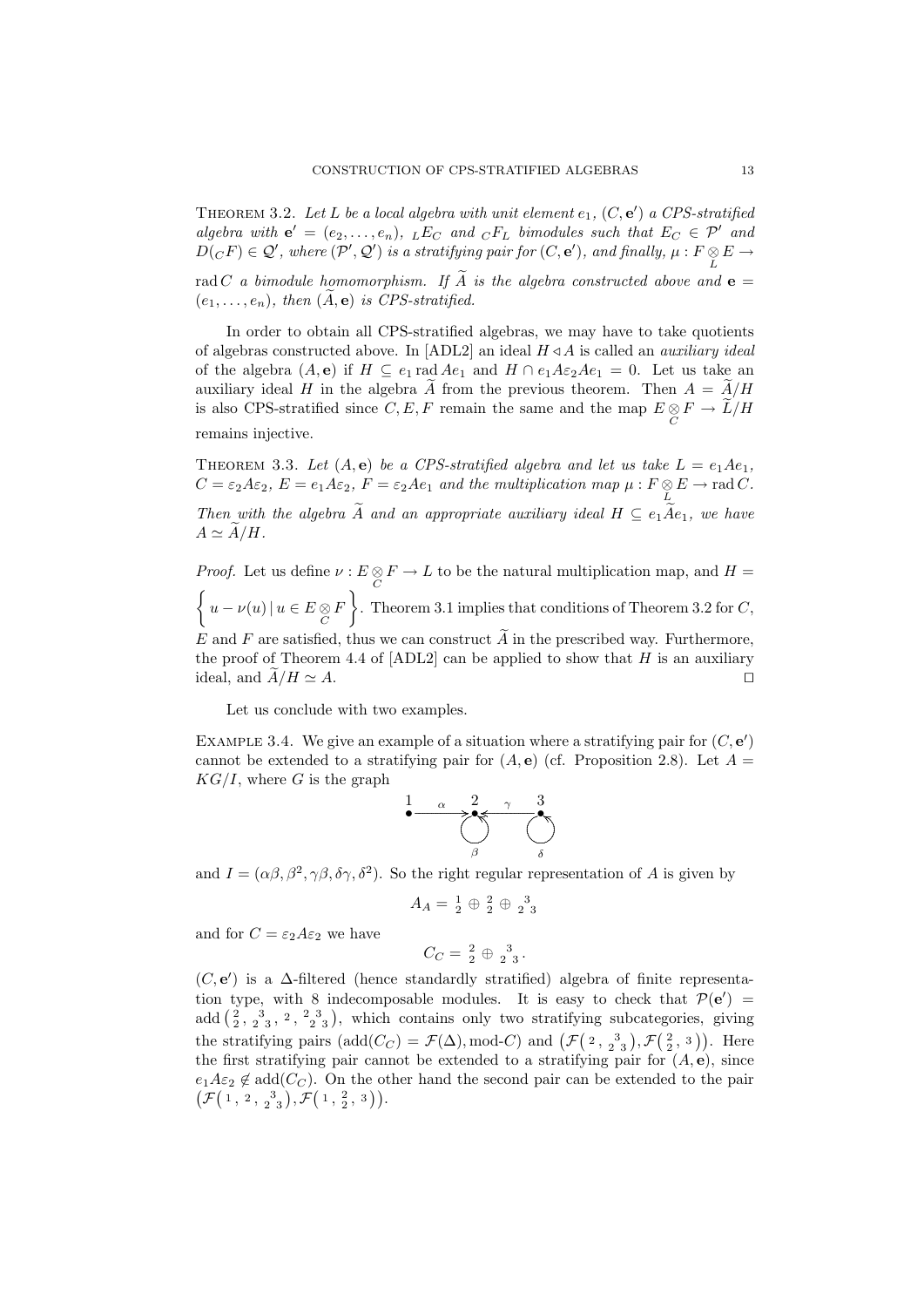Example 3.5. Here we show how Theorem 3.2 can be applied to construct CPSstratified algebras, starting with two local algebras.

Let  $G$  be the graph with one vertex and two loops:

• 2 . ... ...................... . ........................... . ... . . .......................... ... ....................... . . .... α β

Let us take  $C = KG/I$  with  $I = (\alpha^2, \beta^2, \alpha\beta)$  and use the notation  $e_2 = 1_C$ . The regular representation of C can be described by

$$
C_C = \left.\begin{array}{cc} & \alpha \\ 2 & & 2 \\ & & \alpha \\ & & & \alpha \\ & & & 2 \end{array}\right.
$$

For  $L$  we can take the base field  $K$  as a local  $K$ -algebra. Since  $C$  is local, to find suitable bimodules E and F we only have to satisfy the conditions  $\text{Ext}^t_C(E, D(F))$  = 0 for  $t > 0$ : by Propositon 3.7 of [AL] if these conditions are satisfied, we can always find a stratifying pair for  $(C, e_2)$ , containing the given modules. To this end, let us consider the following modules:  $X = C/\beta C$ ,  $Y_{\lambda} = C/(\alpha - \lambda \beta)C$  for  $0 \neq \lambda \in K$  and  $Z = C/(\alpha C + \beta \alpha C)$ . Thus we have:

$$
X_C = \begin{array}{cc} 2 \\ \frac{1}{2} \alpha \end{array} \qquad (Y_\lambda)_C = \begin{array}{cc} 2 \\ \alpha \\ 2 \end{array} \qquad Z_C = \begin{array}{cc} 2 \\ \frac{1}{2} \beta \end{array}
$$

One can check easily that the following extension modules are all zero:

$$
\operatorname{Ext}^t_C(X, Y_\lambda) = \operatorname{Ext}^t_C(X, Z) = \operatorname{Ext}^t_C(Y_\lambda, Y_\kappa) = \operatorname{Ext}^t_C(Y_\lambda, Z) = 0
$$

for all  $t > 0$  and  $\lambda \neq \kappa$ .

Thus we can start for example with  $E_C = X$  and  $_C F = D(Y_1)$ . In order to define the map  $\mu : F \underset{L}{\otimes} E \to \text{rad } C$ , we fix a basis for C, L, E and F. Let  $C = \langle e_2, \alpha, \beta, \beta \alpha \rangle$  and  $L = \langle e_1 \rangle$ ; and similarly  $E = \langle e'_2, \alpha' \rangle$  with  $e'_2 \alpha = \alpha'$  and  $e'_2\beta = \alpha'\alpha = \alpha'\beta = 0$  and  $F = \langle e''_2, \alpha'' \rangle$  with  $\alpha e''_2 = \beta e''_2 = \alpha''$  and  $\alpha \alpha'' = \beta \alpha'' = 0$ . Then we can define the C-C bimodule map  $\mu$  as follows. Let us take  $\mu(e_2'' \otimes e_2') = \beta$ ; then  $\mu(e''_2 \otimes \alpha') = \beta \alpha$ , furthermore  $\mu(\alpha'' \otimes e'_2) = \mu(\alpha'' \otimes \alpha') = 0$ . Note that  $E \underset{C}{\otimes} F$ is one dimensional and the multiplication on  $E \underset{C}{\otimes} F$  becomes zero. Actually we can obtain the complete multiplication table of  $\overline{A}$ . We get that the regular module over  $\overline{A}$  can be described by

$$
\widetilde{A}_{\widetilde{A}} = \begin{pmatrix} 1 & & & & & 2 \\ 1 & & & & & \\ & & 2 & & & \\ & & & 2 & & \\ & & & & 2 & & \\ & & & & 2 & & \\ & & & & 2 & & \\ & & & & & 2 & & \\ & & & & & 2 & & \\ & & & & & & 2 & & \\ \end{pmatrix}
$$

and hence  $\widetilde{A} = K\widetilde{G}/I$  where  $\widetilde{G}$  is the graph

$$
\underset{e_2''}{\underbrace{1\quade_2'}\,}\underset{e_2''}{\underbrace{2}}\bigcirc\alpha
$$